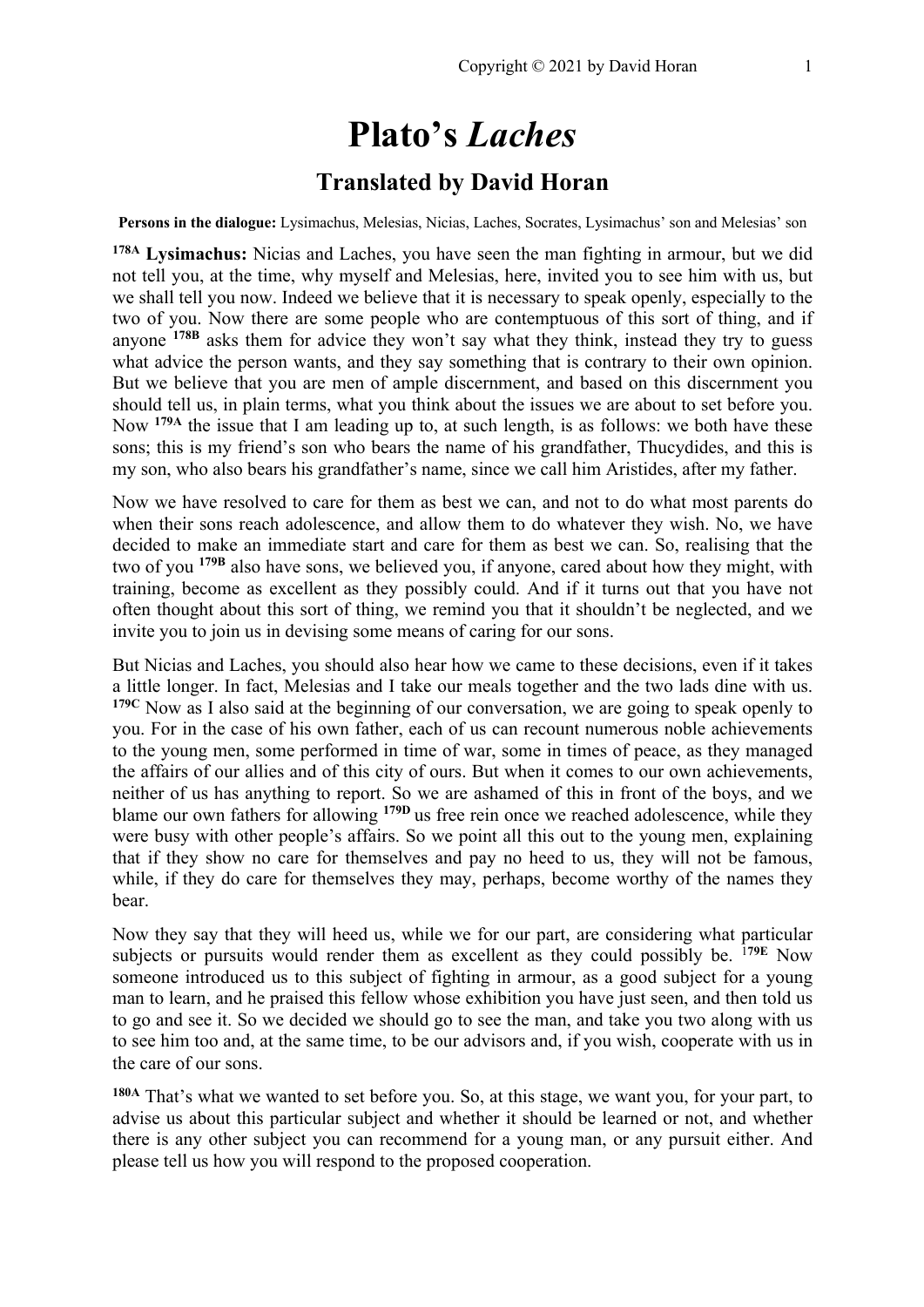**Nicias:** As for myself, Lysimachus and Melesias, I applaud your idea, and I am ready to cooperate, and I think Laches, here, will do so too.

**Laches: 180B** Yes, that's true, Nicias. And what Lysimachus said just now about his own father and Melesias' father too is, in my opinion, very relevant to them, to the two of us, and to everyone who engages in civic affairs because, almost as a rule, what happens to them is just what he described; whether it concerns their children or anything else, they set little value upon their private affairs, and manage them without proper care. Now although you are explaining this very well, Lysimachus, I am surprised that you are calling upon the two of us as advisors on the education **180C** of the young men, and not calling upon Socrates, here, who, in the first place, is from your own district and, secondly, whenever time is being spent on the sort of worthwhile subjects or pursuits for young men that you are seeking; Socrates is there.

Lys: What do you mean, Laches? Has Socrates, here, demonstrated an interest in this sort of thing?

**Lach:** Yes, certainly, Lysimachus.

**Nic:** I can tell you about this too, just as well as Laches can; in fact Socrates recently recommended a music teacher to me, for my own son. **180D** His name is Damon, a pupil of Agathocles, and the most accomplished of men, not only in music but in anything else you might deem worthwhile for young men to engage in, at that age.

Lys: Well, Socrates, Nicias and Laches, men of my age do not really understand young people any more, since we spend most of our time at home because of our age. But if you, son of Sophroniscus, have any good advice **180E** to give to someone from your own district, then you should advise me; it is only right that you should. In fact, it so happens that you are my friend, through your father, since myself and your father were friends and associates, and to the day he died, he never fell out with me. But something is coming back to me and, I am reminded from what has just been said, that when the young lads, here, are conversing with one another at home, they often mention Socrates, and they praise him highly. Yet, I never asked them if **181A** they are referring to the son of Sophroniscus; so, boys, tell me, is this the Socrates you mention so often?

**Boys:** Certainly, father, this is the man.

Lys: Well, by Hera, Socrates, it is good to see that you do right by your father, the best of men, especially in view of the mutual family connections that are about to be established between ourselves.

Lach: Yes, indeed, Lysicmachus, you should not let this man go; for I have also seen him elsewhere, doing right, not only by his father but **181B** by his fatherland too. Yes he retreated alongside me in the flight from Delium, and I am telling you that if the others had been prepared to act as he acted, our city would be standing tall, and a calamity like that would never have befallen her.

Lys: This is fine praise indeed, Socrates, since it comes from trustworthy men, and because of the qualities they are praising in you. Now, rest assured that when I hear all this, I am delighted that you are held in high esteem, and you should count me among those who have the highest regard for you.

**181C** Now you yourself really should have paid us a visit long before this, and treated us as family; it's only right that you should. But from now on, since we now recognise one another,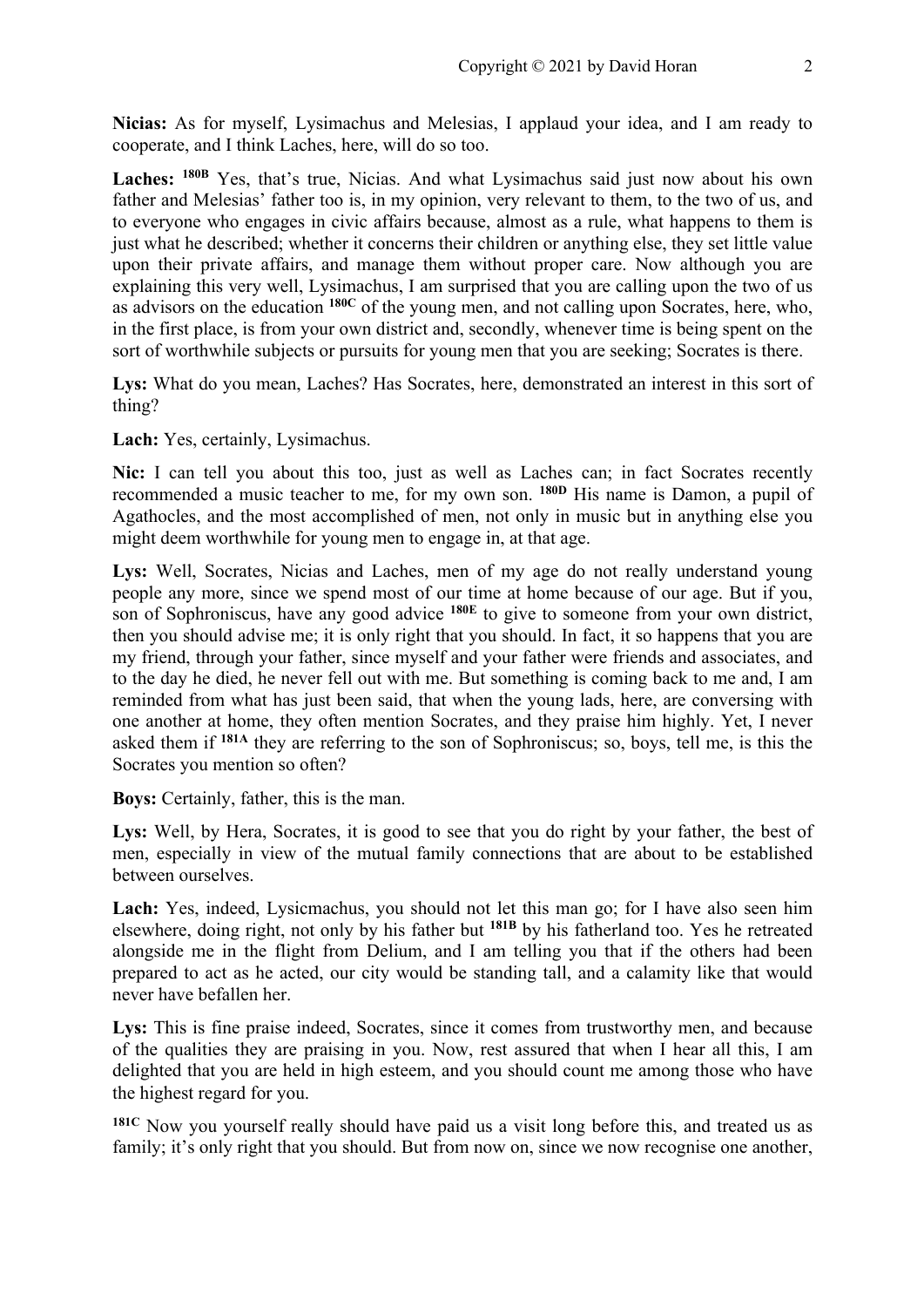you have no choice but to get to know us, and make the acquaintance of ourselves and these young fellows here, so that you may preserve our mutual friendship.

Well, you will do this, of course, and we shall remind you again. However what do you have to say about our initial discussion topic? What do you think? Is the subject suitable for the young men or not; I mean, learning how to fight in armour?

**Socrates: 181D** Well, Lysimachus, I shall try to advise you about this matter, as best I can, and what's more, I shall also do everything else you are asking me to do. However, since I am younger than anyone else here and less experienced than they are, I think that what is most fitting is that I first listen to what they say, and learn from them. Then, if I have anything to add to what they say, I should provide instruction at that stage, and try to convince yourself and these men too. Well, Nicias, why doesn't one of you speak first?

**Nic:** There is no reason not to, Socrates. Indeed it seems to me **181E** that knowledge of this subject is of benefit to the young in lots of ways. In fact it would be well for the young people to spend their time in this, rather than the pursuits they normally like to engage in when they are at leisure. This must improve their bodies, for it is just as good, and just as strenuous **182A** as any physical exercise and, at the same time, this exercise, and horsemanship too, are most appropriate to a free man; for only those who exercise with these instruments of war, are trained in the struggle in which we engage, and in the instruments upon which our struggle depends.

What's more, this subject will also be of some benefit in the battle itself, when it is necessary to fight in ranks alongside many others. However its greatest benefit is when the ranks are broken and you must then fight one on one, either when pursuing someone who is warding off **182B** your attack, or when you yourself are in retreat, and must ward off an attack by someone else. Someone with knowledge of this subject would suffer no harm when faced with a single opponent or, perhaps, when faced with many; he would have the advantage in any situation.

Then again, something like this also awakens an interest in another noble subject, for everyone who learns how to fight in armour would also develop an interest in the related subject of military tactics and, once he had grasped these and taken pride in them, **182C** he would then tackle the entire technique of generalship. And it is obvious by now that anything related to these, and all the subjects and pursuits that are noble, and well worthwhile for a man to learn and practice, would all have their origin in this subject.

But we should make an additional point, and it is not an insignificant one; this knowledge would make any man significantly bolder and braver in battle than he was before. And we should not disdain to mention, even if some think it is insignificant, that he will look more impressive where a man needs to look more impressive; **182D** where he needs to appear more formidable to the enemy because of his impressive appearance. So, Lysimachus, it seems to me, as I say, that these subjects should be taught to young men, and I have told you why I think so. But if Laches has a contrary view, I would gladly listen to it.

Lach: Well Nicias, to take any subject at all, and say that it should not be learned, presents a difficulty, since it does seem good to know everything. And, if this armour business, is **182E** indeed a subject, as its instructors claim, and as Nicias says, then it should be learned. But if it is not a subject and those who promise to teach it are deceiving us, or if it is actually a subject but not a very serious one, what need could there be to learn it? And I am saying this about it based upon the following observation: I think that if it amounted to anything it would not have been overlooked by the Spartans, people whose sole concern in life is to seek out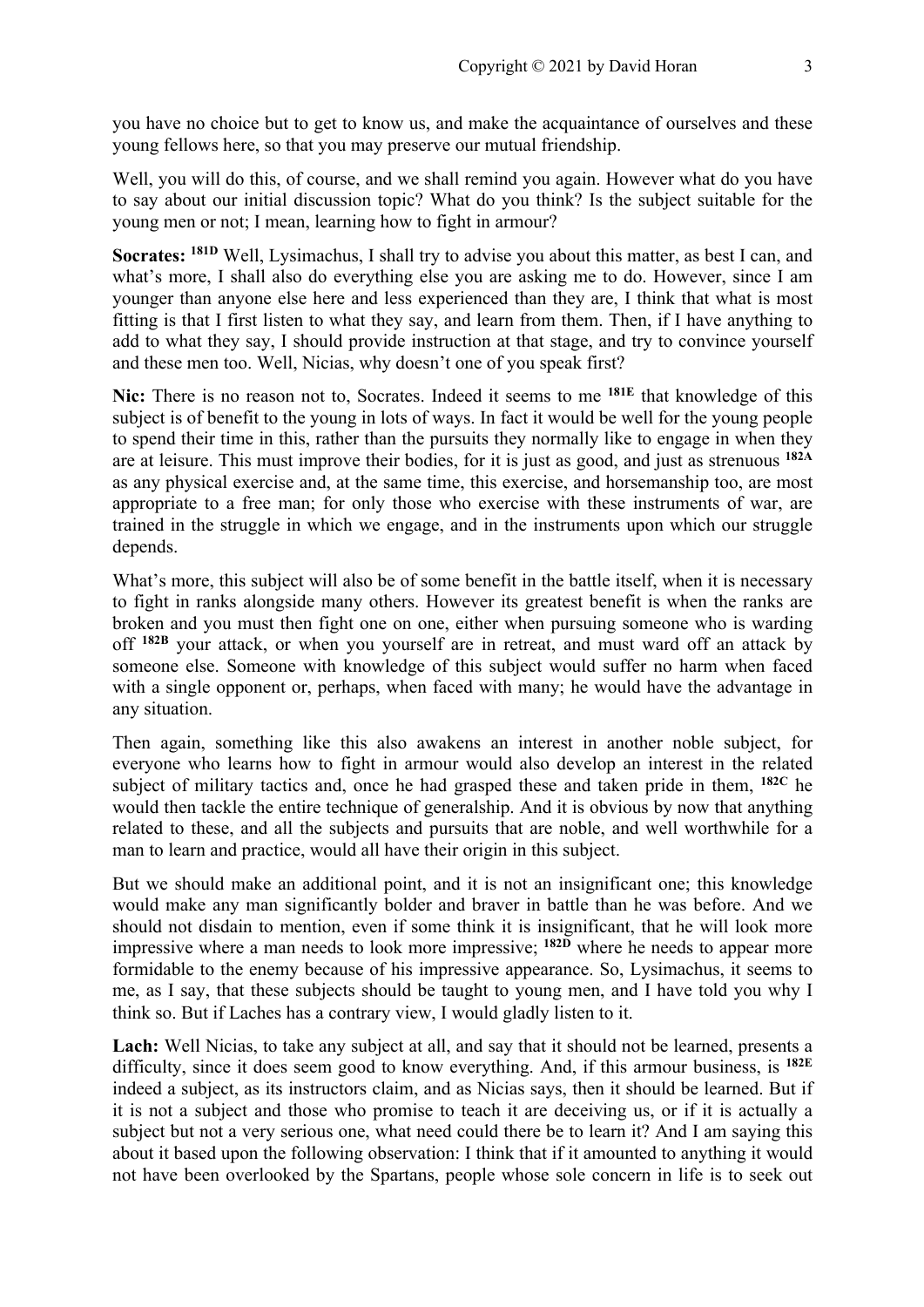and practice any subject or pursuit that **183A** might give them an advantage over others in war. And if these people have overlooked it, then the teachers of this subject surely have not overlooked the fact that, among the Greeks, the Spartans are the ones who are most serious about such matters, and that anyone who has won respect among them, in this area, would also make a great deal of money from the other cities, just as a tragedian does when he has won respect among ourselves. As a result, anyone who thinks that he is a good tragedian does not make a circuit of Attica, putting on performances in **183B** all the other outlying cities; no, he makes his way here, directly, and puts on a performance for us; it's the reasonable thing to do. But I observe that those who fight in armour regard Sparta as sacred ground, and they don't even set a toe there. They make their way around her, in a circle, and would prefer to put on a performance for anyone else at all, especially for those who would confess that, when it comes to warfare, lots of other cities are superior to themselves.

**183C** What's more, Lysimachus, I have come across quite a few of these people, in action, and I have seen what they are like. So we may also consider the matter from direct evidence. Indeed, almost as a rule, not a single person who has practised armour fighting has ever been highly regarded in battle. Even though in all the other disciplines, the people who become famous are the ones who practice these disciplines; these fellows, it seems, in contrast to the others, meet with enormous misfortune in this discipline. Yes, and this Stesilaus whom you saw, along with me, **183D** putting on that performance in front of such a large crowd, and making those great claims that he made about himself, well I saw him, elsewhere, in a real battle, actually putting on a better performance, unintentionally. The ship he was serving on had rammed a transport vessel and he was fighting with a spear-pike, an unusual weapon, as unusual as the man himself. Now the man's general exploits are hardly worth recounting, except for the details of what happened to the pike and spear. **183E** For, as he was fighting, it somehow got caught in the rigging of the other ship and wouldn't budge. So Stesilaus tugged at it in an effort to free it, but he wasn't able to and, what's more, the ships were moving. Well at first he ran along the deck, holding onto the pike, but then the other ship began to draw away and it dragged him after it, holding onto the pike, so he let **184A** the weapon slip through his hands until he was left holding onto the tip of the shaft. There was laughter, and derisory applause from the men on the transporter at the sight of the fellow, and when someone threw a stone that landed on the deck at his feet, he then let go of the pike; at that stage, even the men on his own trireme were no longer able to contain their laughter when they saw that pike-spear flapping about on the transporter.

Now all this may, perhaps, amount to something, as Nicias says, but those whom I have met are people like **184B** Stesilaus. So as I said initially, whether it is a subject, but of little benefit, or it is not a subject, but people claim that it is, and pretend that it is, in either case it is not worth trying to learn it. In fact it seems to me that if a coward were to believe that he knew this subject, he would become bolder because of it, and the sort of man he actually is would become more obvious; while if a brave man were to do so, he would be under scrutiny from everyone else, and would attract enormous criticism at even the slightest mistake. **185C** For pretensions to this sort of wisdom produce envy, and unless a man excels over others, in excellence, to an amazing extent, there is no way he can avoid becoming a laughing stock, by claiming to possess this knowledge. Such is my opinion, Lysimachus, of any effort expended upon this subject. But as I told you initially, you should not let Socrates here, go, but you should ask for his advice, based on his view of the issue before us.

Lys: Well I am asking you, Socrates; in fact our meeting seems to me to require a sort of casting vote. **184D** For if these two men had concurred there would be less need for this, but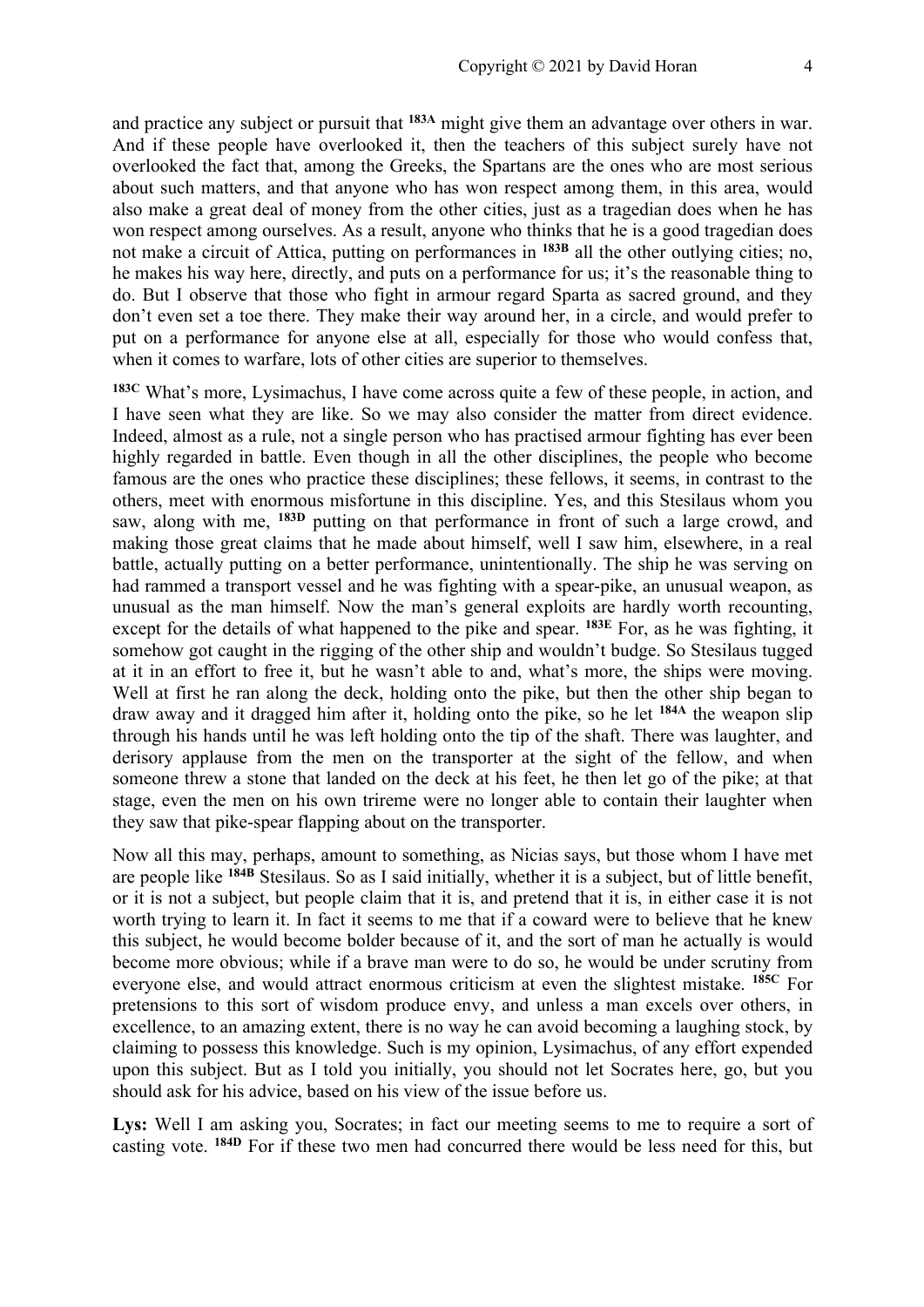now, as you see, Laches has voted the opposite way to Nicias, so it would be nice to hear from you too; which of the two men do you vote with?

**Soc:** What's this Lysimachus? Are you going to adopt the stance that the majority of us approve of?

**Lys:** What else could anyone do, Socrates?

**Soc:** And you, Melesias, would you do the same? Even if you had a meeting about how your son should exercise for a competition, **184E** would you be persuaded by the majority of us, or by that person who happens to have been educated and exercised under a good trainer?

**Melesias:** By that person, Socrates, more likely.

**Soc:** So would you be more persuaded by him than by the four of us?

**Mel:** Probably.

**Soc:** Because, I presume, an issue should be decided based upon knowledge rather than numbers, if it is to be decided aright.

#### **Mel:** Of course.

**Soc:** So in this case too, we should first consider this particular question: Is there, **185A** or is there not, anyone among us who is skilled in the matter we are deliberating upon? And if there is, we should be persuaded by that one person and bid the others farewell; but if there is not, we should search for someone else to advise us. Or do you and Lysimachus think that what is now at stake is insignificant, and does not concern what is, actually, the most important of your possessions? For I believe, the entire estate of the father will be managed, based upon the sort of people the children become, and whether the sons turn out well or ill.

**Mel:** That's true.

**Soc:** So it should be given a great deal of forethought.

**Mel:** Certainly.

**Soc: 185B** Now, on the issue I just mentioned, how would we proceed if we wished to consider which of us is most skilled in the area of competitive contests? Wouldn't he be the person who has learned and practised, and who has had good teachers of this particular skill?

**Mel:** I think so.

**Soc:** Even before that, shouldn't we consider what this subject, whose teachers we are seeking, actually is?

#### **Mel:** What do you mean?

**Soc:** Perhaps this will be more obvious, as follows: I don't think we agreed, at the outset, what exactly it is that we are deliberating about, and considering, when we ask who among us is skilled in this, and who has acquired teachers for the sake **185C** of this, and who has not.

**Nic:** But, Socrates, aren't we discussing armour fighting and whether the young men should learn this or not?

**Soc:** Yes, certainly, Nicias, but when someone is considering a medicine for his eyes, and whether it should be applied or not, do you think his deliberation, at that time, is about the medicine or his eyes?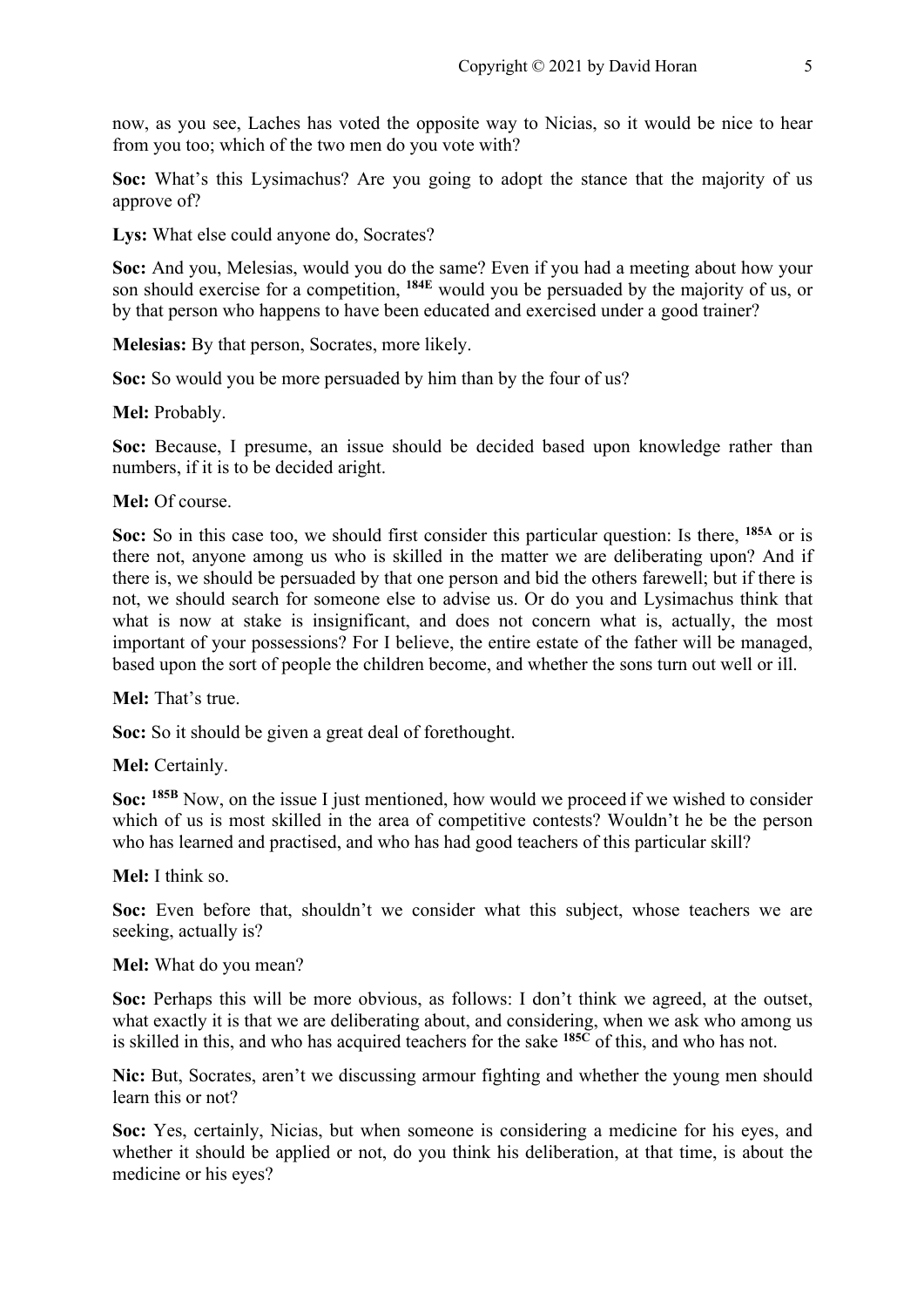**Nic:** It is about his eyes.

**Soc: 185D** And when someone is considering a bridle for a horse and whether it should be attached or not, and when this should happen, presumably he is then deliberating about the horse, and not about the bridle.

**Nic:** True.

**Soc:** So, in a word, whenever someone considers something, for the sake of something else, his deliberation is actually about that, that for the sake of which he was considering something, but not about whatever he was investigating for the sake of something else.

**Nic:** Necessarily.

**Soc:** So we should consider whether the advisor is skilled in attending to that, to that for the sake of which we are engaging in these considerations.

Nic: Certainly.

**Soc: 185E** So at present we claim to be considering a subject for the sake of the souls of the young men, don't we?

**Nic:** Yes.

**Soc:** So, we should consider if there is anyone among us who is skilled in attending to the soul, and is able to attend to it aright, and is there anyone who has had good teachers.

Lach: What's this, Socrates? Haven't you noticed that, in some cases, people have become more skilled without teachers, than with teachers?

**Soc:** I have, Laches, but you would not be prepared to believe them if they claimed to be good practitioners, unless they were able to present you with one or more well executed deeds, born of their own skill, as evidence.

**Lach: 186A** There you speak the truth.

**Soc:** So, Nicias and Laches, since Lysimachus and Melesias have called upon us to advise them about their two sons, being eager that their souls turn out as excellent as they possibly can, we, if we claim to have teachers, should show them the ones who are, themselves, good, in the first place, and have attended to the souls of many young men and, secondly, have evidently given instruction to ourselves. <sup>186B</sup> Alternatively, if any one of us declares that he himself has not had a teacher, but can recount some deeds of his own, then, he should point out any Athenians or strangers, slaves or free men, who are generally acknowledged to have become good through his agency.

But if none of this applies to us, we should bid them look for someone else, and not run the risk of corrupting the sons of our companions, and incurring enormous reproach from our closest kin. Now, Lysimachus and Melesias, I am the first to admit that I myself **186C** have not had a teacher of this, even though I set my heart on the matter from my earliest years. But I cannot afford to pay money to the sophists, the only people who proclaimed that they could make me noble and good, and I am unable, to this day, to discover the skill for myself. Yet I would not be surprised if Nicias or Laches have discovered it or learned it; in fact they are wealthier than I am and so they may have learned from others, and what's more, they are older, so they may have discovered it already.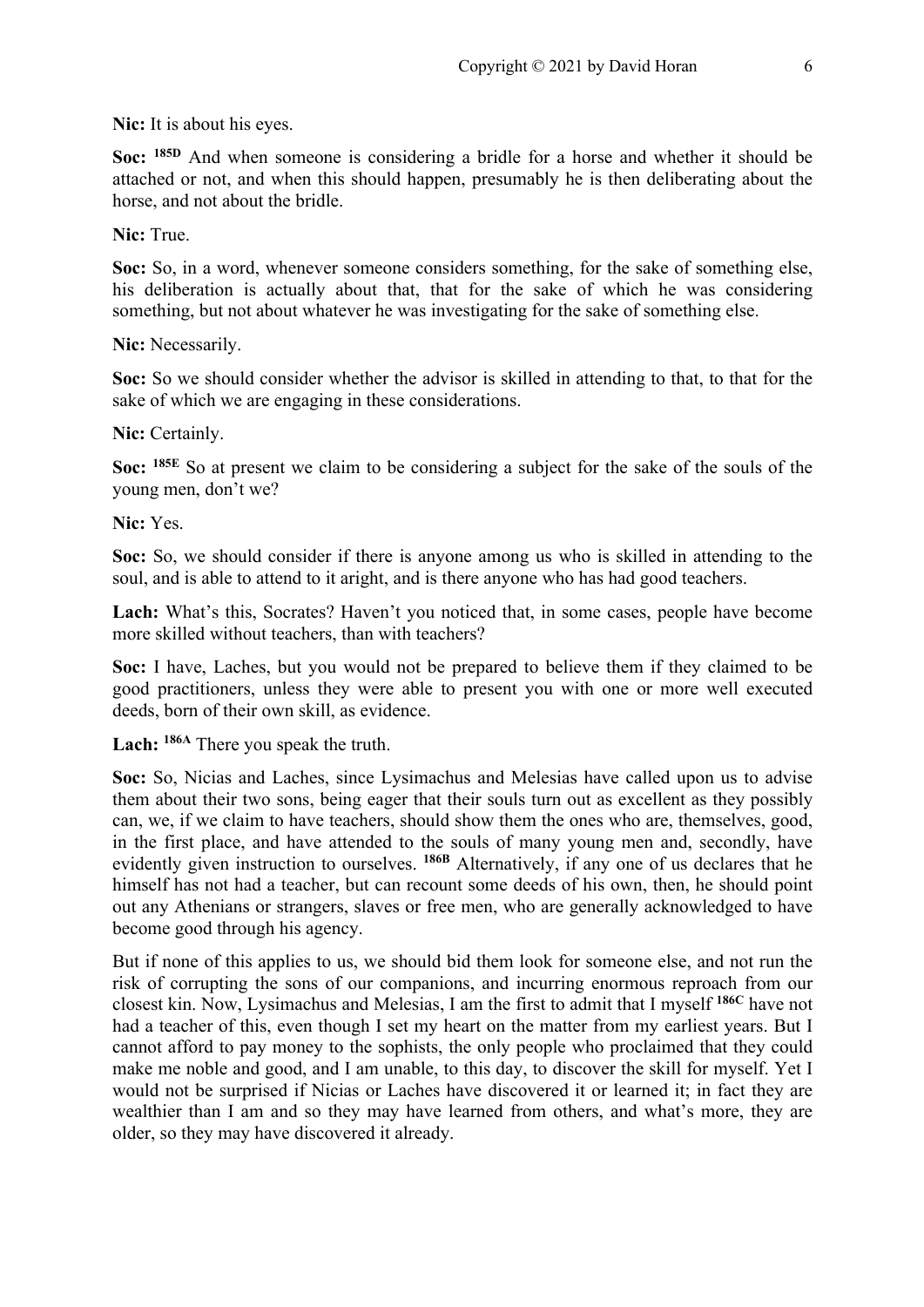**186D** Now I think they are able to educate a person, for they would never have expressed their views, so fearlessly on the pursuits that are useful or harmful for the young, unless they were convinced that they had sufficient knowledge. And although, in general, I believe them, I was surprised that they disagreed with one another. So, Lysimachus, I ask this of you, in return: just as Laches directed you, a moment ago, not to let me go, but to question me, I am now recommending that you do not let Laches and Nicias go, but ask them this question: Socrates denies **186E** that he has any knowledge of this matter, or that he is competent to decide which of you is speaking the truth, for he has neither discovered this sort of thing, nor learned about it from anyone else. So, Nicias and Laches, you should tell us who is the most formidable person you have consulted in relation to the development of your sons; whether you are knowledgeable because you learned from someone else or because you found out for yourselves; and if you did learn it, who were your teachers **187A** and who else has the same skill they have? We ask this in case you are too busy with affairs of state, in which case we could go to these people and persuade them, with gifts or favours or both, to take charge of our children and yours too, so that they do not turn out badly and bring shame upon their ancestors. But if you have discovered this sort of thing yourselves, give us an example of some people whom you have, already, made good and noble, through your care, when they had previously been bad. For if you are now about to educate **187B** people for the first time, you should be careful lest you run risks, not with some worthless person, but with your own sons and the children of your friends, and simply end up, as the saying goes, practising pottery on too large a vessel. So tell us; which of these applies to you, and is appropriate in your case and which is not?

Find this out from them, Lysimachus, and do not let these men off the hook.

**Lys:** Gentlemen, although Socrates has, in my opinion, spoken well, you, Nicias and Laches, should decide for yourselves whether you wish **187C** to be questioned on such matters, and give an account of them. Now Melesias and myself would, of course, be delighted if you were willing to give a full response to everything that Socrates asked. In fact, I said at the very outset, that we were going to invite you to advise us on this issue because we thought you were likely to care about this sort of thing, especially since your own children, just like ours, are almost of an age to be educated. **187D** So, if it makes no difference to you, speak, and consider this, along with Socrates, in the give and take of discourse with one another. For his point is well made; we are now deliberating about our most important possessions. So take a look and decide if this is what should be done.

**Nic:** Lysimachus, you seem to me, in truth, to know Socrates only through his father and not to have associated with the man himself, except when he was a child, **187E** when you came across him, among the local people, as he accompanied his father to the temple or some other public gathering. But it is obvious that you are still unacquainted with the man in his mature years.

#### **Lys:** What makes you so sure, Nicias?

**Nic:** You seem to me to be unaware that whoever gets close to Socrates and engages in a dialogue with him, must, necessarily, even if he starts off by discussing something else at first, be led around by this man, relentlessly, in the discussion until he submits to giving an account of himself, the manner **188A** in which he is living his life at present, and how he has lived his life until now. And once he submits, Socrates will not let him go until he tests all this, well and truly.

Now I am used to him, and I know that it is necessary to undergo this process at his hands and, what's more, I know quite well that I too shall undergo this. Indeed, Lysimachus, I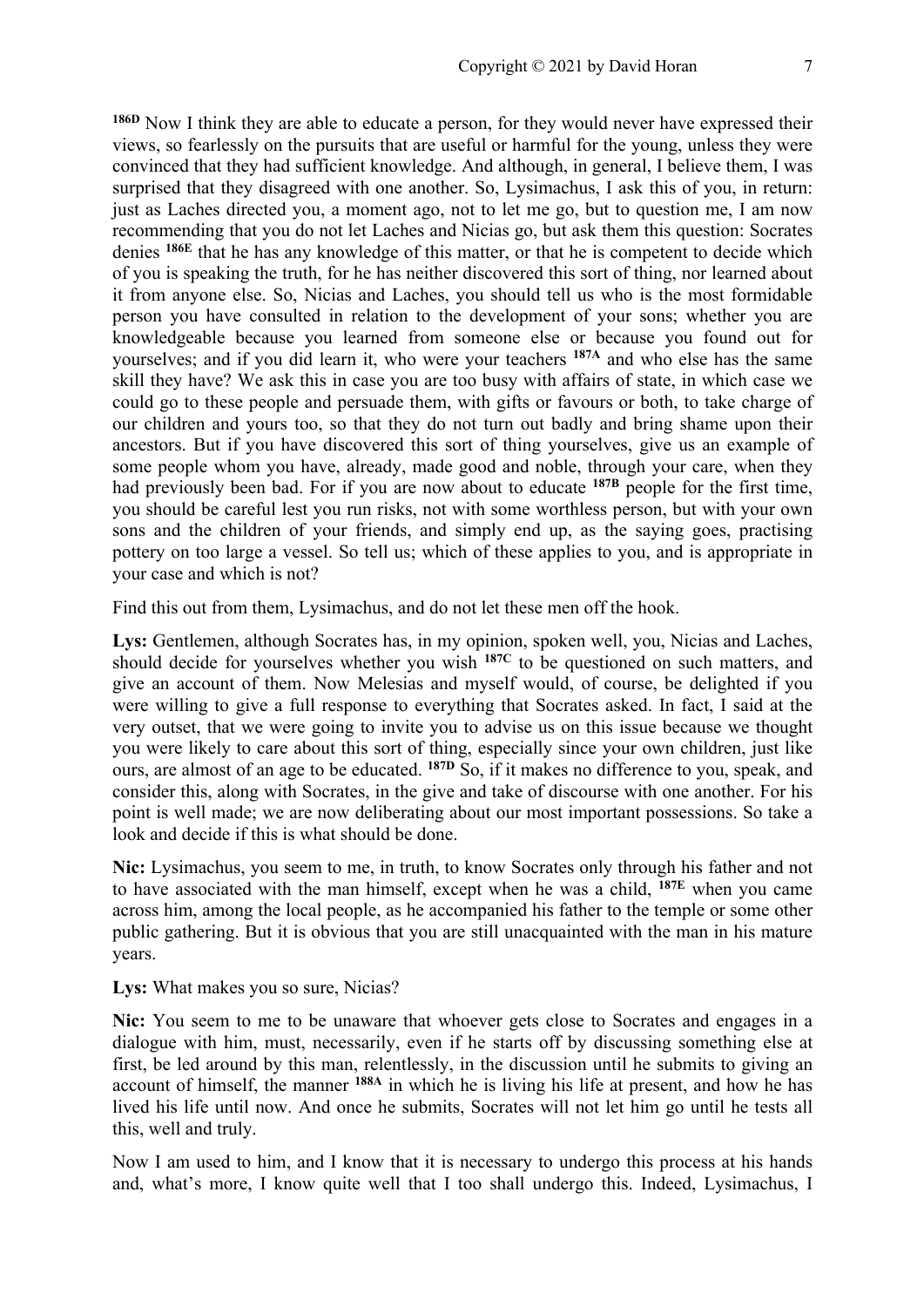delight in engaging with the man, and I think there is no harm in being made aware that we have acted, <sup>188B</sup> or are acting, badly. Rather, a person who does not flee from these processes, but willingly embraces the maxim of Solon, and values learning for as long as he lives, and does not presume that old age, of itself, brings good sense, he must, necessarily, be more careful about the rest of his life.

For me there is nothing strange or unpleasant in being tested by Socrates. I more or less knew, a while ago, that with Socrates present, the conversation would not be about our sons but about ourselves. **188C** So, as I say, there is no reason, for me, not to converse with Socrates in whatever way he wishes. But you should see where Laches, here, stands on the matter.

Lach: Nicias, my attitude to discussions is simple or, if you prefer, not simple but twofold. In fact, someone might think me a lover of discourse and, then again, a hater of discourse. For whenever I hear a man discoursing on the subject of excellence or any sort of wisdom, a true man who is worthy of the words he is speaking, I am delighted **188D** beyond measure when I see that both the speaker, and the words spoken, are mutually appropriate and in harmony. And such a person seems genuinely musical to me, attuned to the noblest harmony, not of a lyre or instruments of entertainment, but, in truth, he makes his own life a concord of words with deeds, attuned not, I believe, to the Ionic mode, nor to the Phrygian nor the Lydian but to the Doric mode, which is the only harmony that is, indeed, Greek. When a man like this speaks **188E** he makes me happy, and anyone would think me a lover of discourse because I accept what the man says so eagerly. But someone who behaves in the opposite way, pains me, and the better he seems to speak the greater the pain, and he makes me seem, in turn, to be a hater of discourse.

Now I am not acquainted with Socrates' words but it seems that I do have previous experience of his deeds, and therein I found <sup>189A</sup> him worthy of noble words, and total freedom of speech. So if he also has this quality, we are like-minded, and I would gladly submit to scrutiny by such a man as this, and would not be reluctant to learn from him, since I too agree with that precept of Solon, with just one reservation; I am willing to grow old, learning a lot in the process, but only from worthy men. Let Solon concede this point to me, that my teacher should also be good, so that I don't turn out to be a difficult pupil with a distaste for learning. But if my teacher is to be younger then I am, or is not yet famous or has some other **189B** shortcoming of that kind; that does not concern me.

So, Socrates, I invite you to teach me and refute me, in whatever way you please, and also to learn, in turn, anything that I know; such is the regard I have for you ever since that day when you were my companion in danger and gave proof of your own excellence, the sort that a man who intends to do justice to himself, ought to give. So say anything you like and don't take account of our age difference.

**Soc: 189C** It seems we can't accuse you two of being reluctant to give advice and join our inquiry.

Lys: But it's our work you are doing, Socrates, for I count you as one of us, so take my place on behalf of the young men, and make the enquiry. Find out, whatever we need to know from these gentlemen, and then act as our adviser by discussing it with the boys. For I am inclined, nowadays, because of my age, to forget, for the most part, the questions I intend to ask, and any answers too, and if other arguments are introduced during the process, my memory **189D** goes completely. So you should do the talking, go through the issues we are interested in, among yourselves. I shall listen in and then, I, along with Melesias, here, shall do whatever you suggest.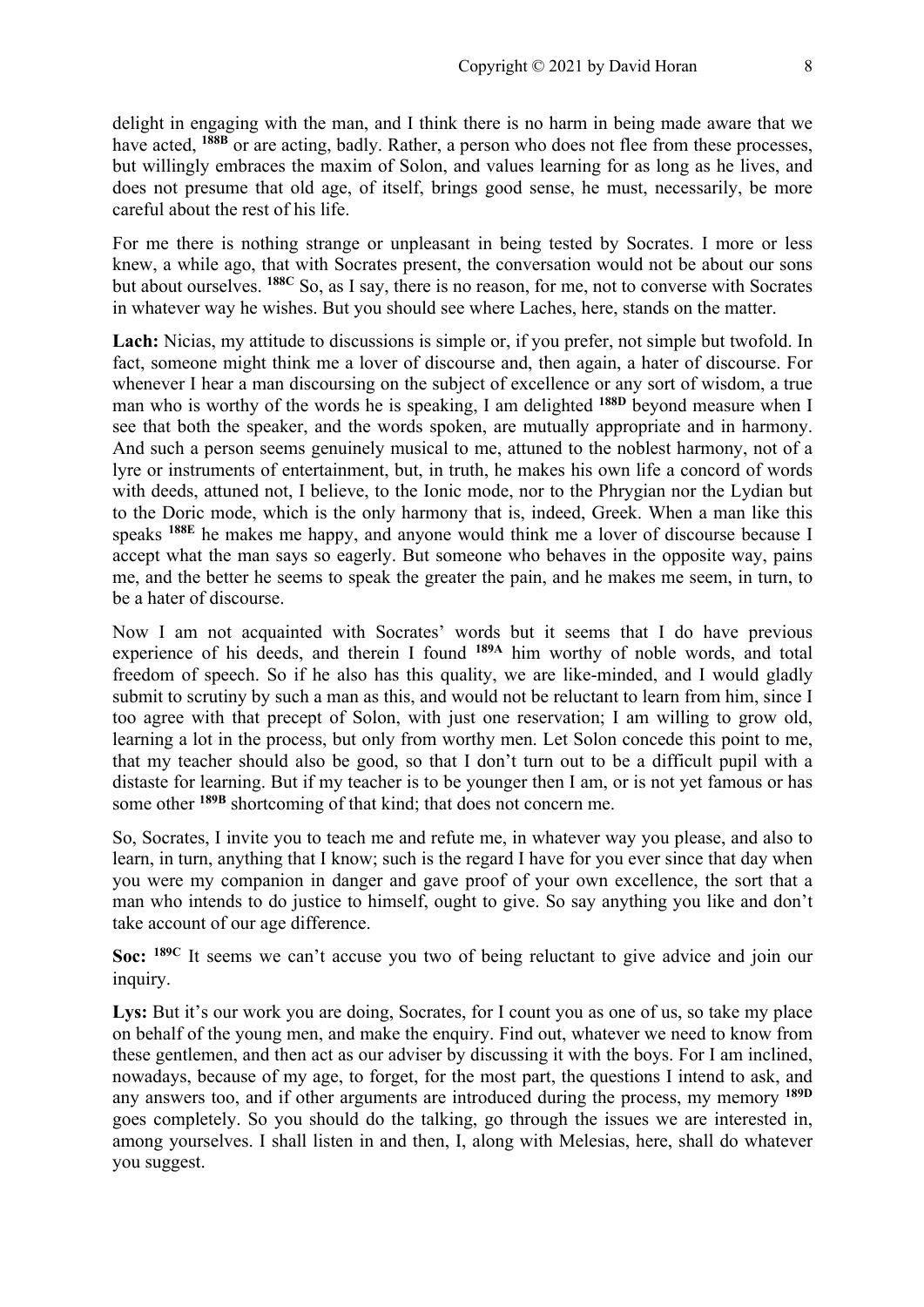**Soc:** Nicias and Laches, we should comply with this request of Lysimachus and Melesias. Now a moment ago, we set about considering what instructors we have had in this kind of education, and what other people we have made better: perhaps we would do well to investigate **189E** such questions ourselves. But I think the following inquiry leads to the same thing and, to an extent, it proceeds more from principle. So, if we happen to know, in relation to anything at all, that its presence in something makes that in which it is present, better, and furthermore, we are able to make it be present in that, it is obvious that we know the thing itself; the matter on which we would be acting as advisers on how it might best and most easily be acquired. Perhaps you do not understand what I am saying but you shall understand more easily from the following. <sup>190A</sup> If we happen to know that, if sight is present to the eyes it makes those eyes in which it is present better and, what's more, we are able to make it be present in eyes, it is obvious that we know exactly what sight is; the subject on which we would be acting as advisers on how it might best and most easily be acquired. For if we did not know what exactly sight itself was, or hearing either, we could hardly act as worthy advisers and physicians in relation to eyes or ears, and the manner in which someone might best acquire hearing **190B** or sight.

**Lach:** That's true, Socrates.

**Soc:** Well, Laches, aren't there two men now inviting us to counsel them on the manner in which their sons may be made better, by the presence of excellence in their souls?

**Lach:** Certainly.

**Soc:** Well then, the first thing we need is this: we need to know what precisely excellence is, don't we? For if, somehow, we were totally ignorant as to what precisely excellence happens to be, how could we act as advisers **190C** to anyone on how it may best be acquired?

Lach: I don't think we could do so at all. Socrates.

**Soc:** However, we do say that we know what it is, Laches.

**Lach:** Yes, we say so.

**Soc:** And in the case of what we know, we could, of course also, surely, say what it is.

**Lach:** Of course.

**Soc:** Well, excellent man, let's not consider excellence, as a whole, straight away, since that task is probably beyond us. But let's first see if we have sufficient knowledge of some part of it; then the enquiry will, in all likelihood, **190D** be easier for us.

Lach: Then let's do as you suggest, Socrates.

**Soc:** So which of the parts of excellence should we choose? Or is it obviously the one that learning how to fight in armour seems to promote? And most people presumably think it promotes courage; is this so?

**Lach:** Yes, indeed, very much so.

**Soc:** In that case, Laches, we should first attempt to state what exactly courage is. Then, after that, we shall also consider the manner in which **190E** it may become present in young people, insofar as it can become present through the pursuits they engage in and the subjects they learn. So, as I say, try to state what courage is.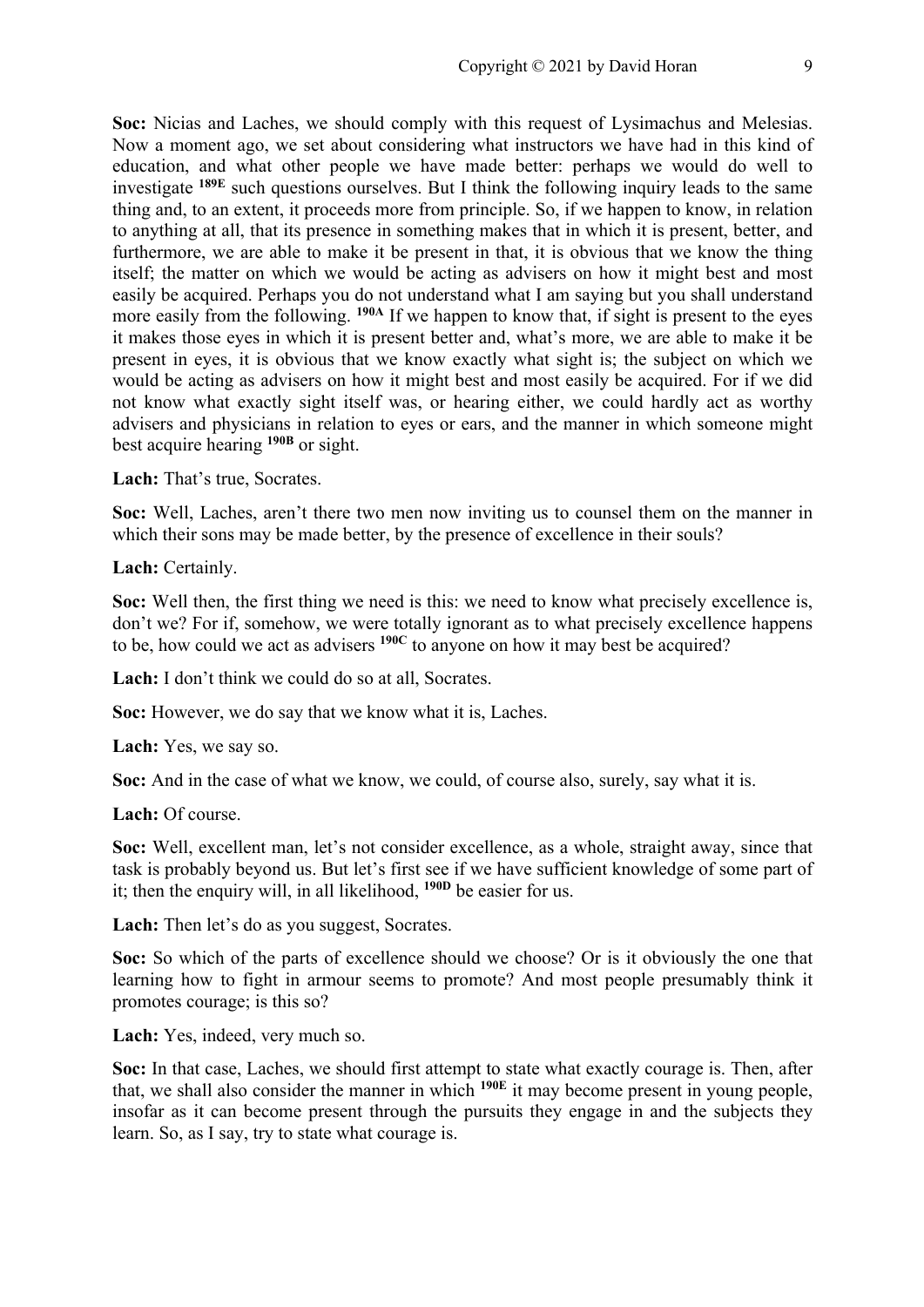Lach: By Zeus, Socrates, there is no difficulty in stating that if someone is prepared to remain at his post, ward off the enemy and not run away, then, mark my words, he would be courageous**.** 

**Soc:** That is nicely put, Laches, and perhaps I am to blame for not expressing myself more clearly, but you have not answered the question I had in mind, you have answered a different one.

**Lach:** What do you mean by this, Socrates?

**Soc: 191A** I shall tell you, if I can. Presumably that man is courageous, the one you describe, the one who remains at his post and fights the enemy.

**Lach:** Yes, that is what I am saying.

**Soc:** And so am I, but what about someone who fights the enemy whilst fleeing, rather than remaining at his post?

Lach: Fleeing in what sense?

**Soc:** Presumably in the sense that the Scythians are said to fight whilst fleeing, no less than they do in pursuit, and Homer, in praise of the horses of Aeneas, says **191B** that they knew how to pursue and also to flee, very swiftly, hither and thither. And he praises Aeneas himself for his knowledge of flight and he refers to him as a "counsellor of flight".

Lach: And rightly so, Socrates, since he was referring to chariots, and you are talking about the Scythian horsemen, but although the cavalry fight in that way, the men at arms, at least those among the Greeks, fight in the way I am describing.

**Soc:** Except, perhaps for the Spartans, Laches. **191C** Indeed they say that when the Spartans, at Plataea, came across the men with the wicker shields, they were not willing to remain in position and do battle with them, so they fled, but once the Persian ranks had broken, they turned around and fought, just as horsemen do, and so won the battle of Plataea.

**Lach:** That's true.

**Soc:** Well this is what I meant earlier; that I am responsible for the fact that you didn't answer properly, because I did not ask the question properly. Indeed I wanted **191D** to find out from you, not just who are courageous among the infantry, but also among the cavalry, and the entire warrior class, and not only who are courageous in battle, but also amidst perils at sea, and who are courageous in the face of disease or poverty or political issues. And furthermore, I also wanted to find out who are courageous, not only when faced with pain or fear, but also who are formidable at combatting **191E** desire or pleasure either by standing firm or rallying against them, for I presume, Laches, there are some people who are courageous in such situations as these.

**Lach:** Very much so, Socrates.

**Soc:** So all these people are courageous but some possess courage in the face of pleasures, others in the face of pain, or desire, or fear, while others, I believe, display cowardice in the same situations.

**Lach:** Entirely so.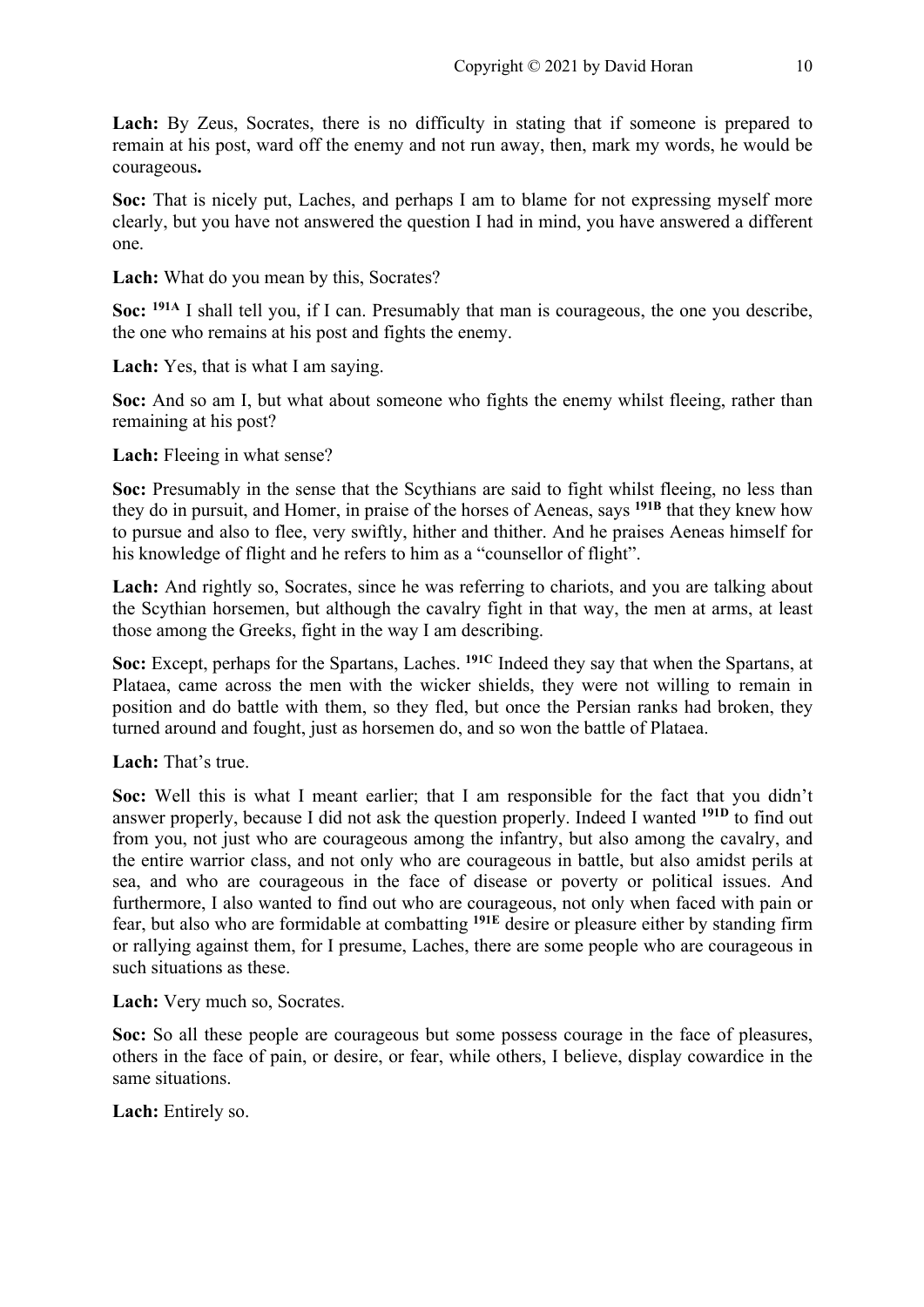**Soc:** What exactly are these two: courage and cowardice? That's what I wanted to find out. So try once more to state, firstly, what courage, which is the same in all these instances, actually is. Or do you not fully understand what I am saying, yet?

**Lach:** Not entirely.

**Soc: 192A** What I mean is this: it's as if I were asking what exactly speed is, which we encounter in running, in harp-playing, in speaking, in learning: a quality we exhibit, to an extent, in any activity worth mentioning, of hands, legs, or mouth, and in speech and thought too. Is this how you speak of it too?

**Lach:** Very much so.

**Soc:** Well if someone were to ask me: "Socrates what do you say this quality is; the one you refer to as speed in all these examples"? I would tell him <sup>192B</sup> that I call speed the power that gets a lot done in a short time, whether in speech or running or in anything else.

**Lach:** And you would be right to say so.

**Soc:** Now, Laches, you should also try to describe courage in this way: what power, the same in the case of pleasure, and in the case of pain and in all the other examples we gave a moment ago, is referred to as courage?

Lach: Well it seems to me to be an endurance of the soul, if I must describe what naturally **192C** applies to them all.

**Soc:** But of course we must, if we are to answer the question we put to ourselves. Yet it appears to me that you certainly do not, as I see it, regard all endurance as courage. The following is evidence for this: I know fairly well, Laches, that you count courage among the qualities that are utterly noble.

**Lach:** Among the very noblest, rest assured.

**Soc:** Isn't endurance, accompanied by wisdom, good and noble?

**Lach:** Absolutely.

**Soc: 192D** What if it is accompanied by ignorance? In that case, on the contrary, isn't it harmful and damaging?

**Lach:** Yes.

**Soc:** Now will you say that something like this is noble, when it is damaging and harmful?

Lach: No, Socrates, that wouldn't be right.

**Soc:** So you do not accept that endurance, of this sort, is courage, since it is not noble, and courage is certainly noble.

**Lach:** That's true.

**Soc:** So, based on your argument, wise endurance is courage.

**Lach:** So it seems.

**Soc: 192E** Well let's see; in what respect is it wise? Is it wise in all respects, significant and trivial? For instance, if someone endures in spending his money wisely, knowing that he will gain more from spending it, would you call this man courageous?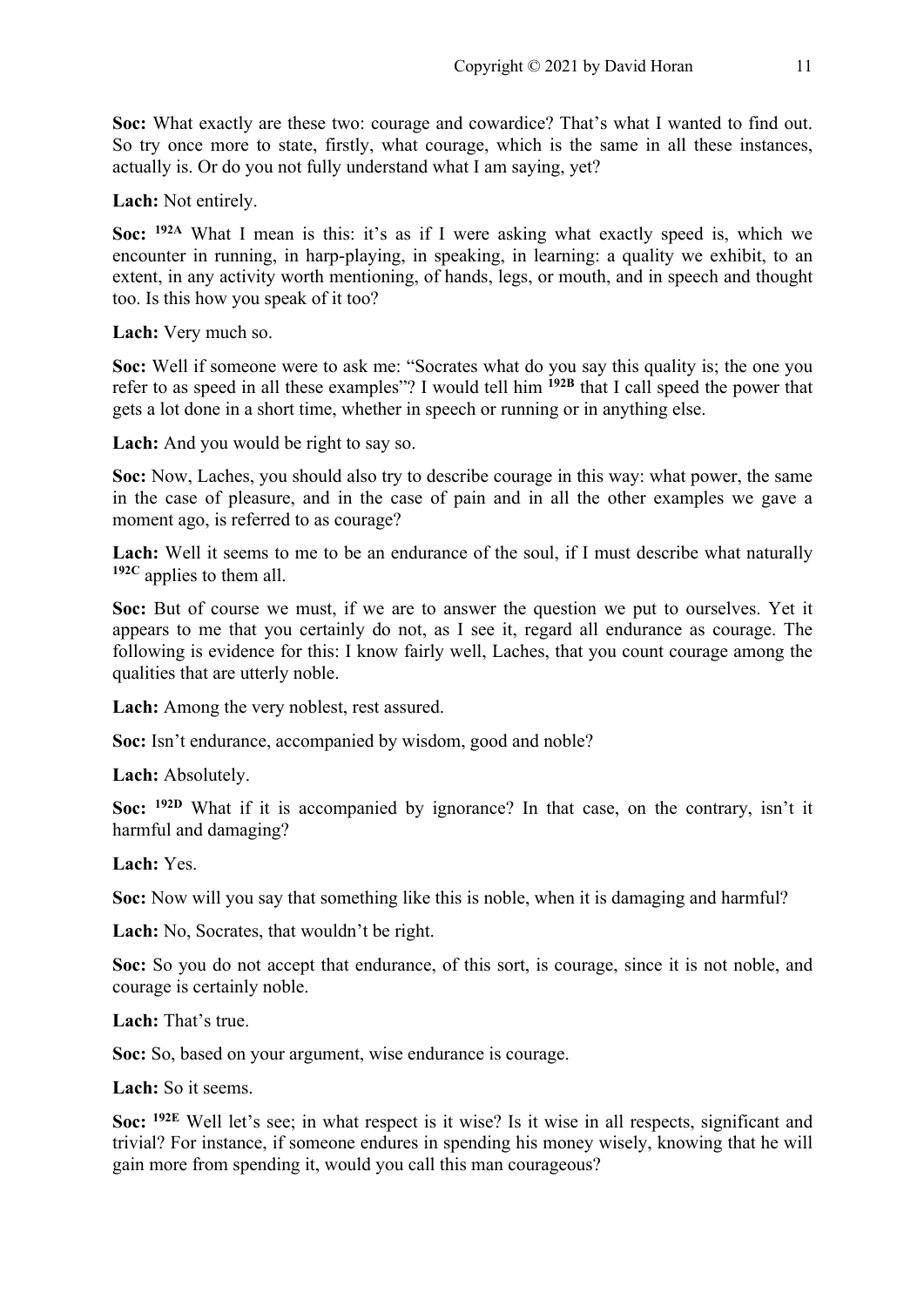**Lach:** By Zeus, I would not.

**Soc:** What if someone is a physician and his son, or someone else with a lung infection, is begging for drink or food, **193A** and he is unyielding and endures in his refusal?

**Lach:** No, that is not courage either, not at all.

**Soc:** And in war, what about a man who is prepared to fight, who calculates wisely, who knows that others will come to his aid, and that he is fighting against fewer troops, inferior to those on his side, whilst holding the better ground; would you say that this man, who endures with this sort of wisdom, is more courageous than the man in the opposing army who is prepared to stand his ground and endure?

**Lach: 193B** The man on the opposite side seems more courageous to me, Socrates.

**Soc:** And yet, this man's endurance is more foolish than the other man's.

**Lach:** That's, true.

**Soc:** So you will also say that a man, with knowledge of horsemanship, who endures in a cavalry battle, is less courageous than someone who does so without that knowledge.

**Lach:** I think so.

**Soc:** And, the one who endures, with knowledge of slinging or archery or any other skill, is less courageous.

**Lach: 193C** Certainly.

**Soc:** And those who are prepared to go down into a well and dive, and who demonstrate endurance in this, or in another task like this, without being trained, will you say that they are more courageous than those who are trained?

**Lach:** Yes, Socrates, what else could anyone say?

**Soc:** Nothing, if he actually thinks so.

**Lach:** Well then, I think so, at any rate.

**Soc:** And yet, Laches, such people are running risks and demonstrating endurance in a more foolish manner than those who perform the action with knowledge of the skill.

**Lach:** Apparently.

**Soc: 193D** In our earlier discussion, didn't foolish boldness and endurance prove to be shameful and harmful?

**Lach:** Yes, certainly.

**Soc:** And yet, courage was agreed to be something noble.

**Lach:** Yes, that was agreed.

**Soc:** But now, on the contrary, we are saying that this shameful behaviour, foolish endurance, is courage.

**Lach:** So it seems.

**Soc:** Well do you think we are talking sense?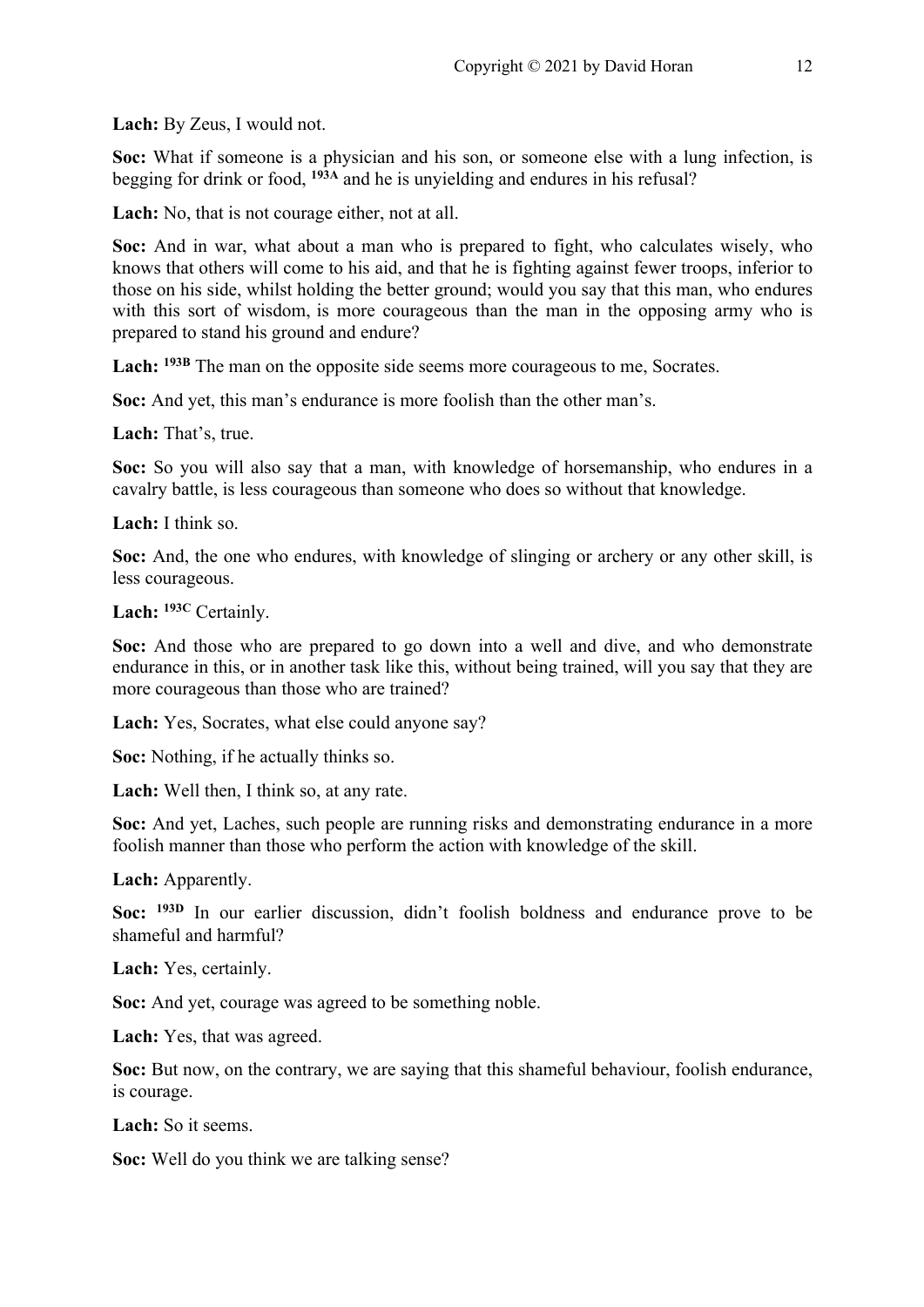**Lach:** By Zeus, Socrates, I do not.

**Soc:** So, I presume, to use your phrase, Laches, you and I are not attuned **193E** to the Doric Mode, for our deeds are not in concord with our words. In fact, if someone were listening to our discussion now, he might declare that, in action, we do, it seems, partake of courage but, in words, I think he would say that we don't.

**Lach:** Very true.

**Soc:** What about this? Do you think this is a good predicament for us to be in?

**Lach:** No, not at all.

**Soc:** Well do you want to accept our statement to this extent?

**Lach:** To what extent, and what statement do you mean?

**Soc: 194A** The statement that calls for endurance. So if you are willing, we too should stand our ground and endure in this search, so that courage herself does not laugh at us because we are not seeking her courageously, if it turns out that endurance itself is courage after all.

**Lach:** Socrates, I am prepared to persist even though I am unaccustomed to discussions of this sort. But, in the light of what has been said, I am gripped by a thirst for victory, and I am truly annoyed **194B** that I find myself unable to express the concept I have. For, although I seem to have a concept of what courage is, I don't know how it escaped me just now, so that I can't get my words together to state what it is.

**Soc:** Well, my friend, the good huntsman should pursue his quarry and not give up.

**Lach:** Entirely so.

**Soc:** So, let's also invite Nicias, here, to the hunt. Do you agree? He may be more resourceful than we are.

**Lach: 194C** I agree, why wouldn't I?

Soc: Come then, Nicias, if you have the power to do so, you should come to the aid of your friends who are caught up in a storm of discourse and are perplexed. You surely see how perplexed we are, but if you say what you think courage is, you will free us from the perplexity, and give certainty to your own concept by putting it into words.

**Nic:** Well it has seemed to me, Socrates, for quite some time that you are not defining courage properly. For, you are not referring to an excellent maxim, which I have heard you stating before.

**Soc:** What maxim, Nicias?

**Nic: 194D** I have often heard you say that "each of us is good wherein he is wise and bad wherein he is foolish."

**Soc:** Well, by Zeus, Nicias, that's true.

**Nic:** In that case, if the brave man is indeed good, it is obvious that he is wise.

**Soc:** Did you hear that, Laches?

**Lach:** I did, but I do not really understand what he is saying.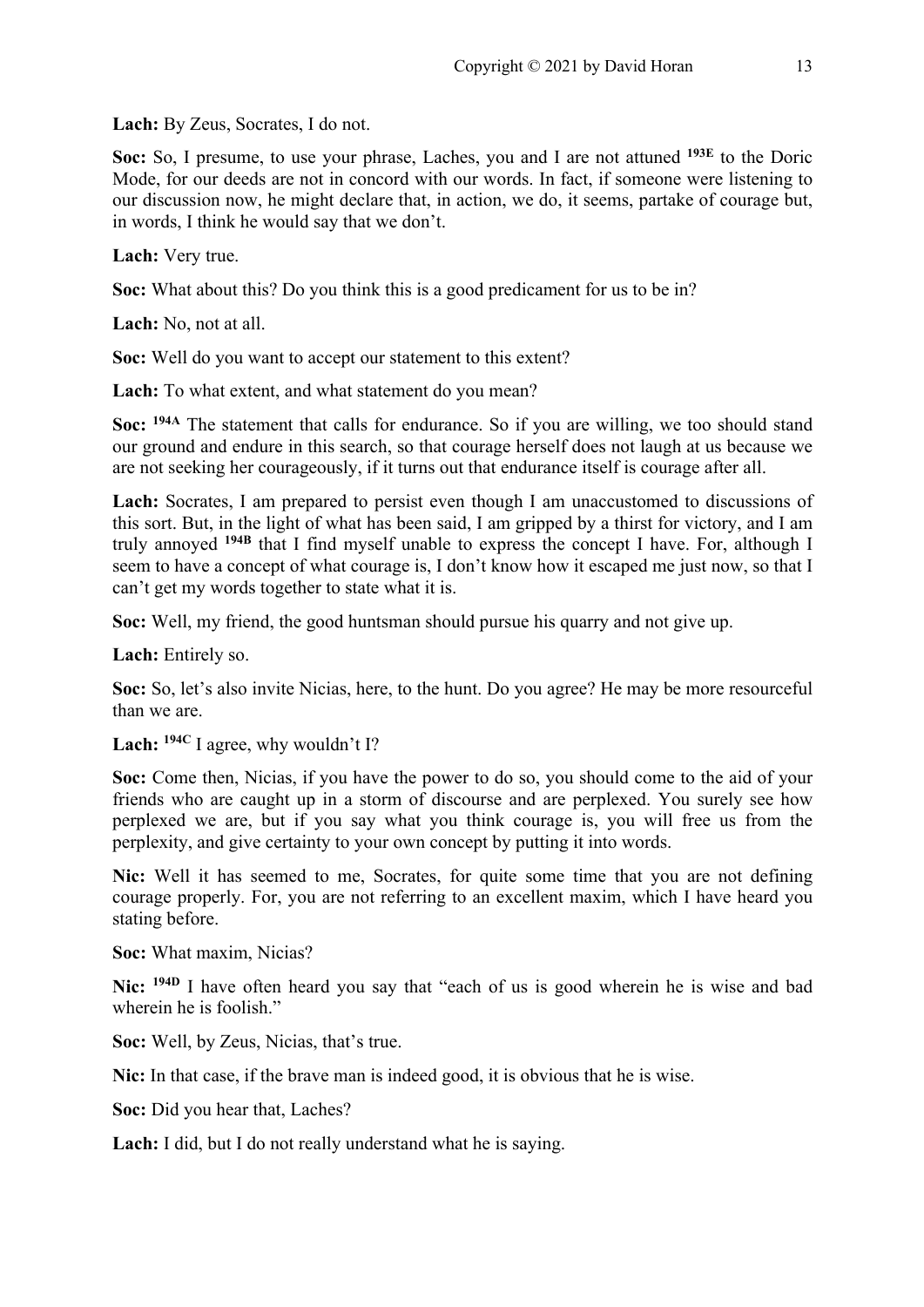**Soc:** Well I think I understand, and the man seems to me to be saying that courage is a kind of wisdom.

**Lach:** What kind of wisdom, Socrates?

**Soc: 194E** Why not put this question to the man himself?

**Lach:** I am.

**Soc:** Come on then, Nicias, tell him what sort of wisdom courage would be, according to your account. For I presume it is not the wisdom of flute-playing.

**Nic:** Not at all.

**Soc:** Nor indeed that of harp-playing.

**Nic:** Of course not.

**Soc:** But what is it then? Knowledge of what?

Lach: That certainly is the right way to question him, Socrates. He should say what he says it is.

**Nic:** I say, Laches, that it is the knowledge of what is to be feared and what is to be ventured, **195A** in war or in any other situation.

**Lach:** How strangely he speaks, Socrates.

**Soc:** What have you in mind when you say this, Laches?

**Lach:** What else? Wisdom is surely distinct from courage.

**Soc:** Yet Nicias says otherwise.

**Lach:** Indeed he does and talks nonsense in the process.

**Soc:** Then let's instruct him rather than abusing him.

**Nic:** Well, Socrates, I think Laches wishes to make out that I too am talking nonsense, because he was shown up for doing that sort of thing himself, a moment ago.

**Lach: 195B** Yes indeed, Nicias, and I shall attempt to prove this at any rate, for you are talking nonsense. So, for instance, in the case of diseases, aren't the physicians the ones who know what is to be feared? Or do you think the courageous people know? Or do you call the physicians courageous?

**Nic:** No, not at all.

Lach: Nor the farmers either, I suppose, even though they surely know what is to be feared with regard to the cultivation of the earth; and all the other practitioners know what is to be feared and what is to ventured **195C** in relation to their own areas of expertise, but that does not mean they are any more courageous.

**Soc:** What do you think Laches is saying, Nicias? He does seem to have a point.

**Nic:** He has a point alright, but it is not true.

**Soc:** How so?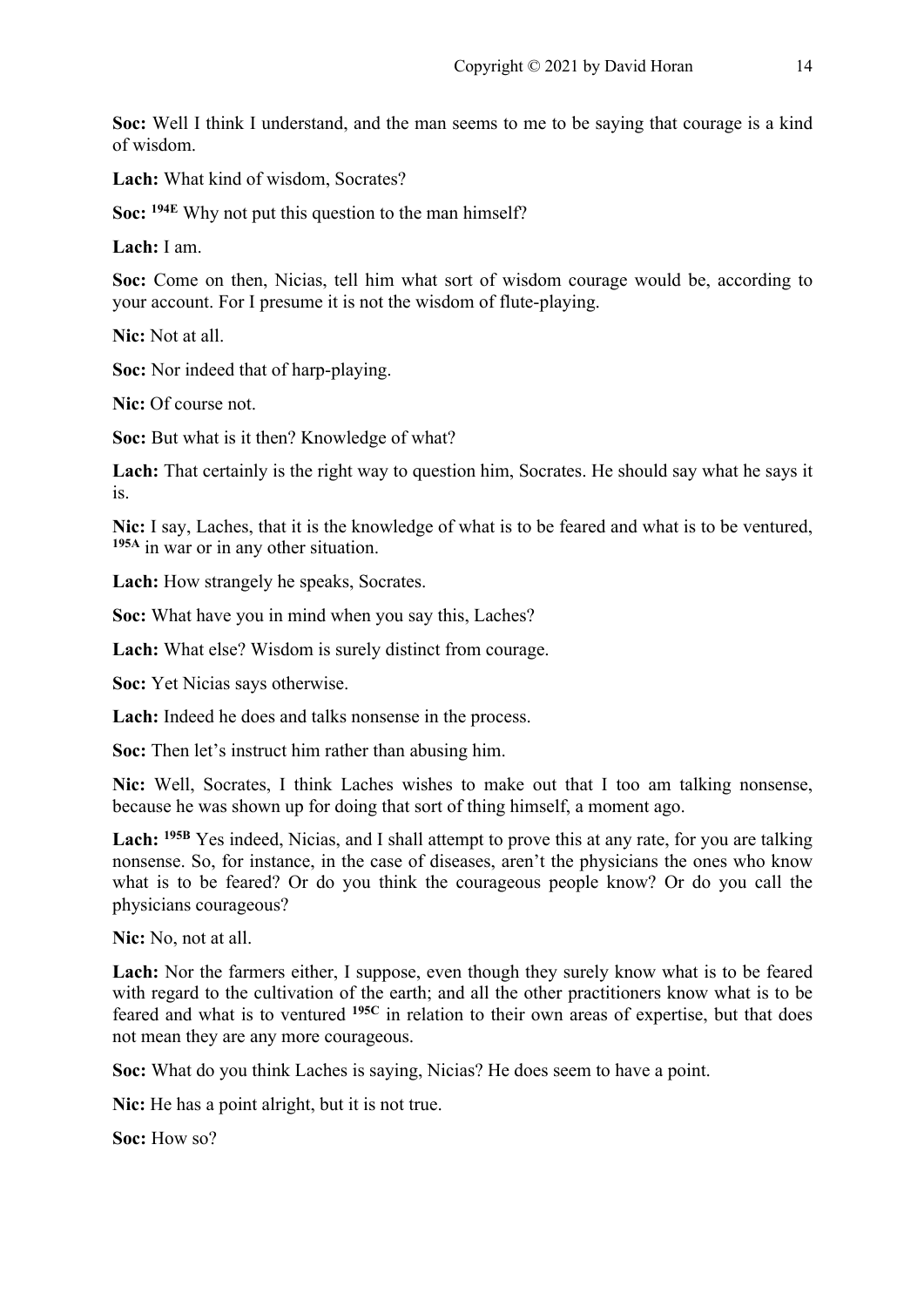**Nic:** Because he thinks physicians know something more about sick people, than how to pronounce them healthy or ill. Yet this, surely, is the full extent of their knowledge. But, Laches, do you believe the physicians know if being healthy is to be feared by someone, more so than being ill? Or don't you think that it is better, in many cases, not to recover from an illness? Yes, tell me this: do you maintain that it is better, in every case, **195D** to be alive? In many cases, is it not preferable to be dead?

**Lach:** I think so.

**Nic:** And do you think the same things are to be feared by those who are better off dead as by those who are better off alive?

**Lach:** I do not.

**Nic:** Well do you attribute this knowledge to the physicians, or to any other practitioner, apart from the man who knows what is to be feared and what is not: the man I call courageous?

**Soc:** Do you understand what he is saying, Laches?

Lach: <sup>195E</sup> I do; he is saying the soothsayers are the brave ones, for who else would know who it is better off alive rather than dead? And what about yourself, Nicias, do you admit to being a soothsayer, or are you neither a soothsayer nor courageous either?

**Nic:** What's this? Do you yourself think that it is the role of the soothsayer to know what is to be feared and ventured?

**Lach:** I do, otherwise whose role could it be?

**Nic:** It is much more the role of the people I am speaking of, best of men, since the soothsayer need only recognise the signs of what will happen; whether someone will die, or be ill, or lose his property, whether <sup>1964</sup> he will be victorious or suffer defeat in war, or in any other contest. But it is no more a role for the soothsayer than for anyone else at all, to decide which of these is best for someone to suffer, or not suffer.

Lach: Well, Socrates, I do not understand, from this, what he wants to say, for he is explaining that he does not refer to the soothsayer, or the physician, or anyone else as a man of courage, unless he is saying that it is some god. In fact, as I see it, Nicias is not willing to admit, honestly, **196B** that he is talking nonsense, instead he twists, this way and that, in an effort to conceal his own perplexity. Yet you and I could have performed similar twists a moment ago, if we had wanted to avoid seeming to contradict ourselves. Well if our arguments were being presented in a court of law there might be some reason to do this, but now, at a gathering of this sort, why would someone adorn himself, vainly, with empty words?

**Soc: 196C** There is no reason to do so, Laches, but let's see; perhaps Nicias thinks he has a point, and is not saying all this just for the sake of talking. So let's find out from him, with greater clarity, what exactly he has in mind and if it turns out that he has a point we shall go along with it, and if not, we shall teach him.

Lach: Well then, Socrates, if you want to find out, go ahead and find out; perhaps I have found out enough.

**Soc:** That won't stop me; indeed the inquiry will be on my behalf and yours.

**Lach:** Very well then.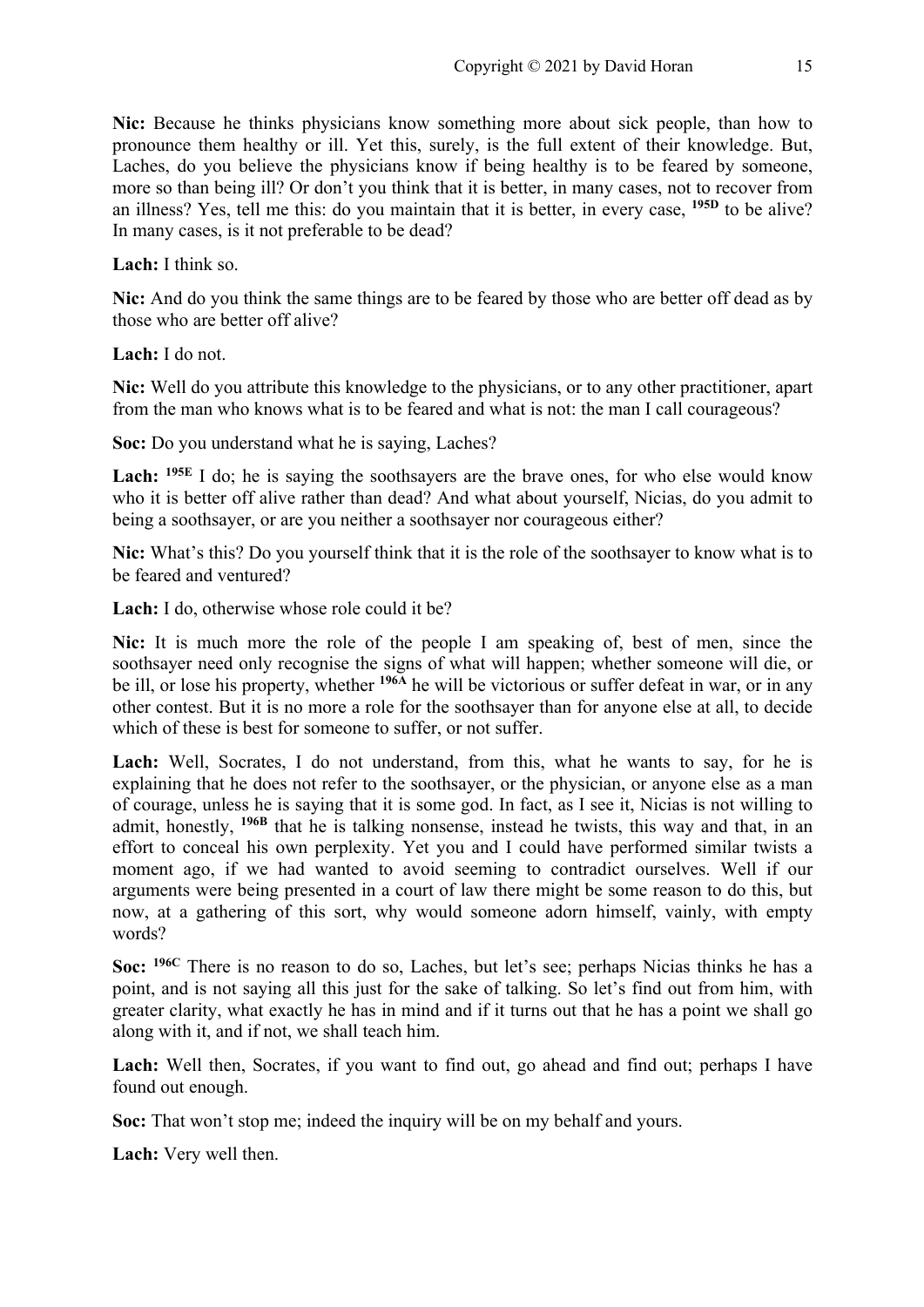**Soc:** So tell me, Nicias, or rather, tell us both, since **196D** Laches and myself are sharing the conversation; are you saying that courage is knowledge of what is to be feared and what is to be ventured?

**Nic:** I am.

**Soc:** And this knowledge does not belong to everyone, since neither the physician nor the soothsayer will know this, nor will they be courageous unless they acquire this particular knowledge; isn't this what you were saying?

**Nic:** It was indeed.

**Soc:** So, in fact, as the saying goes "not every sow would know this," nor would she be courageous.

**Nic:** I think not.

**Soc: 196E** Obviously, Nicias, you don't believe that even the Crommyonian sow was courageous. And I am not saying this in jest, no, I think it is necessary that someone who maintains this should not accept that any wild beast is courageous, or agree that any wild animal is wise in this way, and thus maintain that a lion, a leopard or some boar, knows what very few humans know, because it's so hard to know. But someone who proposes that courage is what you are proposing it is, must maintain that a lion, a stag, a bull or a monkey, are by nature, equally courageous.

Lach: <sup>197A</sup> By the gods, Socrates, you are putting that well. And you should answer this, truthfully for us, Nicias; are you saying that these wild animals, whom everyone agrees are courageous, are wiser than we are, or would you dare to go against everyone and not even call them courageous?

**Nic:** Laches, I do not call wild animals courageous, or anything else that does not fear what is to be feared because it lacks intelligence; instead, I call them fearless or stupid. Do you think I even call **197B** all the children, who fear nothing because they lack intelligence, courageous? No, to my mind, fearlessness and courage are not the same. I am of the opinion that courage and foresight belong to very few, while rashness, daring, and fearlessness devoid of foresight, belong to a vast number of men, women, children and wild beasts. So actions that you, and most others, call courageous, I call rash, **197C** but the wise actions I am referring to are courageous.

Lach: Do you see, Socrates, how nicely this fellow adorns himself with words, or so he thinks? Yet he is trying to deprive those, who are universally agreed to be courageous, of their due respect.

**Nic**: Laches, I am not referring to you, so take heart. Indeed I declare that you are wise, and Lamachus too, if you are actually courageous, and so are a host of other Athenians.

Lach: I could respond to that but I shall say nothing so that you can't accuse me of being, in truth, an abusive Aexonian.

**Soc: 197D** Don't speak, Laches. In fact you seem to be unaware that he has acquired this wisdom from our mutual friend, Damon, and Damon is a constant associate of Prodicus who is reputed to be the very best of the sophists at making verbal distinctions of this kind.

Lach: Yes, indeed, Socrates, it is more appropriate for a sophist to engage in such subtleties, than a man whom the city chooses as her leader.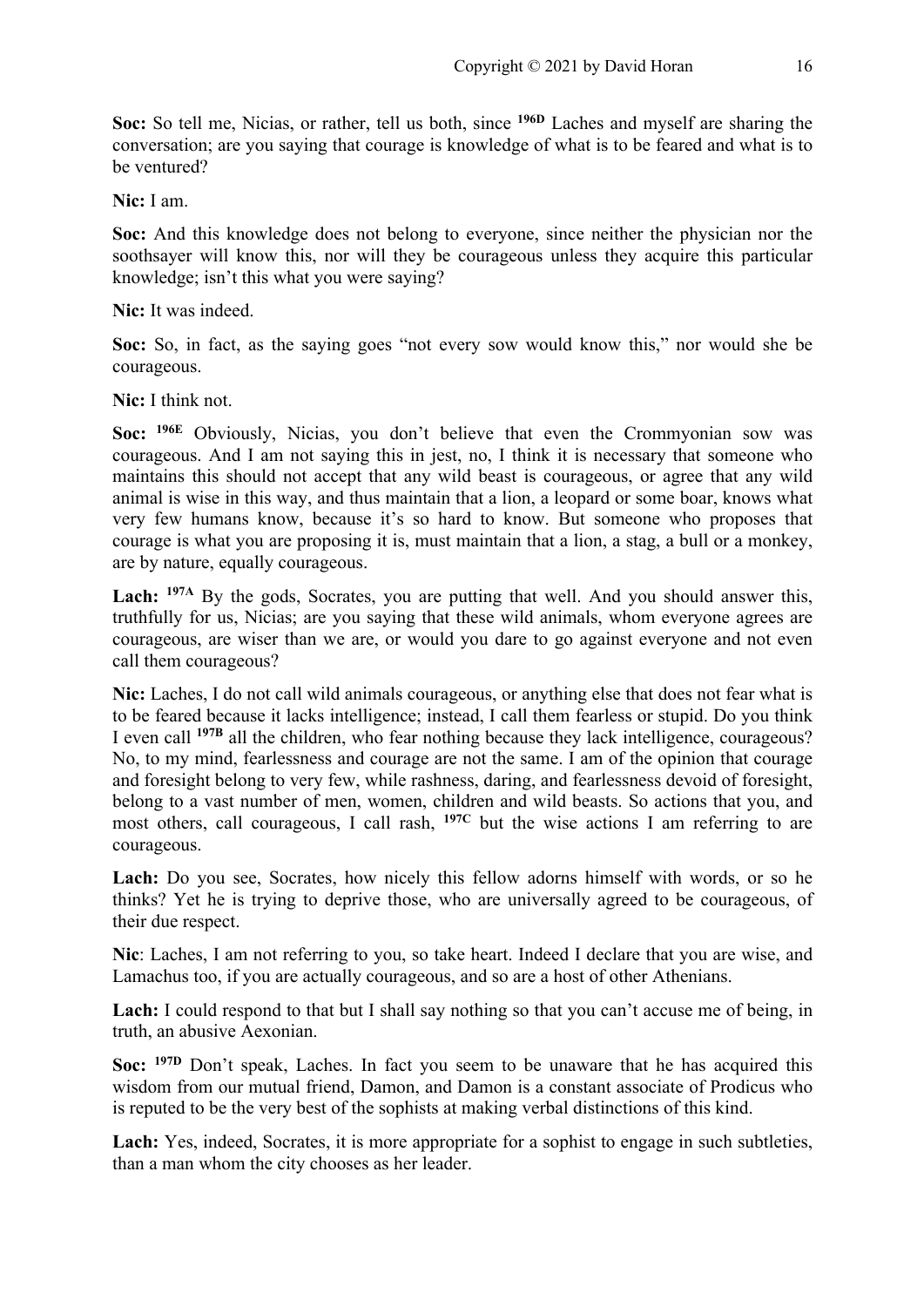**Soc: 197E** Blessed man, it is surely appropriate that those who provide leadership in matters of the greatest importance should partake of wisdom to the greatest extent. Yet I think Nicias merits questioning as to his point of view when he uses this word courage.

**Lach:** Well, question him yourself, Socrates.

**Soc:** That is what I am about to do, best of men. However, you should not assume that I will release you from your shared role in the argument, so pay attention, and consider whatever is said, along with me.

**Lach:** So be it, if it seems necessary.

**Soc:** So it does, and you, Nicias, should address us again, from the beginning; **198A** you recall, don't you, that at the beginning of the discussion we were considering courage on the basis that it was a part of excellence?

**Nic:** Certainly.

**Soc:** Didn't you also give this answer: that it is a part, and there are other parts too, and when taken all together, they are called excellence?

**Nic:** Of course.

**Soc:** Now do you speak of these parts as I do? As well as courage, I call sound mindedness, justice and the like, parts of excellence. Don't you?

**Nic: 198B** Entirely so.

**Soc:** Stop there, since we agree on these, and let's consider what is to be feared and what is to be ventured, in case you are of one view, while we are of another. So we shall tell you what we think, and if you do not agree, you should instruct us. According to us, things that cause fear are to be feared, while those that do not are to be ventured. But it is not past evils that cause fear, or the present ones either, but only those that are anticipated, for fear is the anticipation of impending evil; don't you agree with me, Laches?

**Lach: 198C** Very much so, Socrates.

**Soc:** Well, Nicias, you have heard our views; that, according to us, the impending evils are to be feared, while impending goods or things that are not evil, are to be ventured; is this the way you describe them or is there another way?

**Nic:** This way.

**Soc:** And the knowledge of these you refer to as courage?

**Nic:** Precisely.

**Soc:** We should still consider whether we are all in agreement on a third issue.

**Nic:** What issue is that?

**Soc: 198D** I shall tell you: it seems to myself and to this man, that in cases where there is knowledge of something, there is not one knowledge that knows how things happened in the past, another concerned with how they are happening at present, and another dealing with how what has not yet happened, will happen, and may best happen; no, it is the same knowledge. For example, in the case of past, present and future health, no other knowledge apart from medicine, as one, superintends what is happening, what has happened, and how what is going to happen will unfold. **198E** And the same also holds for farming, in the case of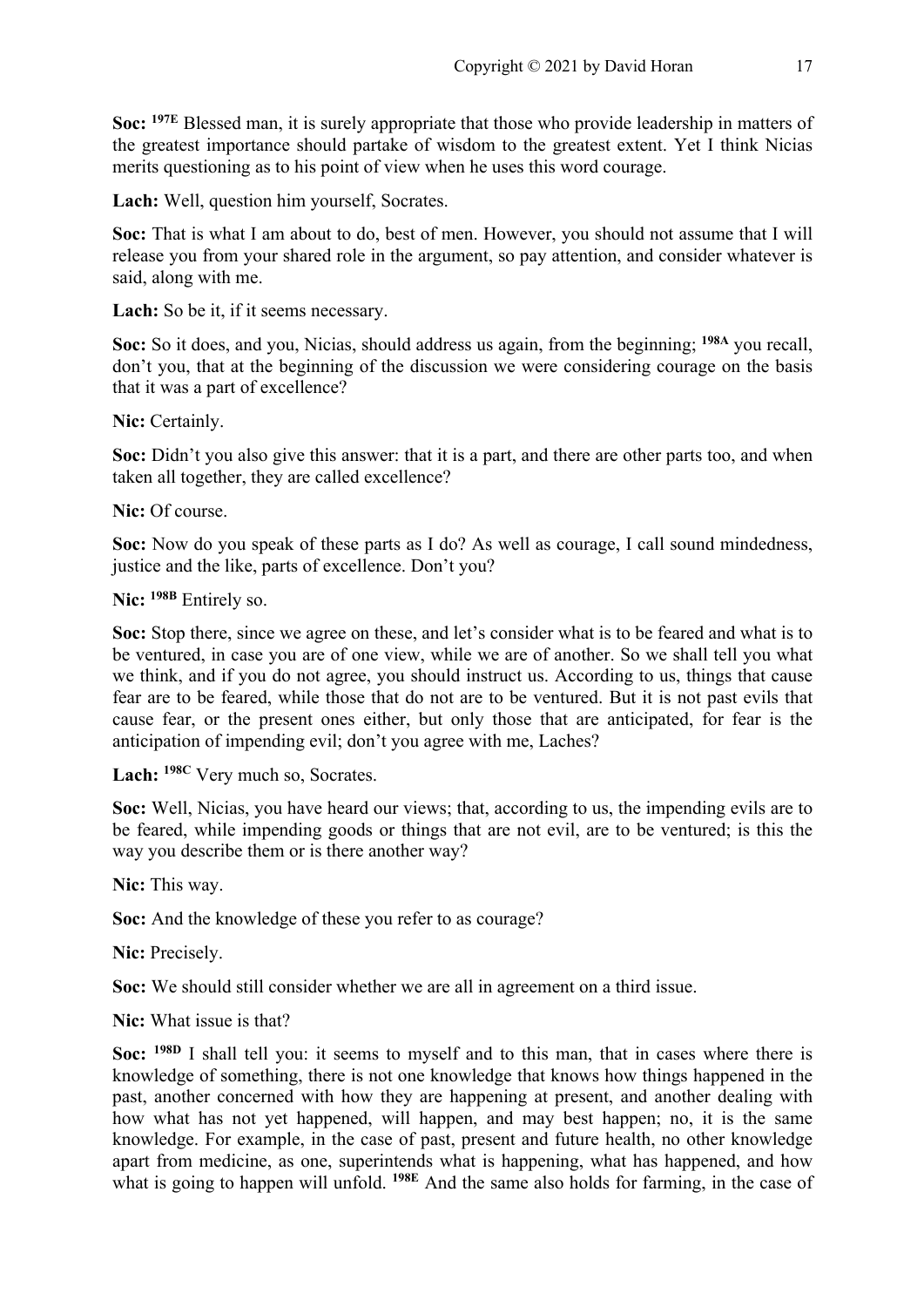what is produced from the earth. And when it comes to warfare, the two of you will, of course, bear witness to the fact that generalship, on the whole, best foresees the future, and it does not believe that it should be subservient, even to the soothsayer, in relation to the future; no, generalship should rule, as it has better knowledge of **199A** how military affairs are unfolding and will unfold. And so the law decrees that the soothsayer has no authority over the general; no, the general has authority over the soothsayer. Is this what we shall say, Laches?

**Lach:** It is.

**Soc:** What about this, Nicias? Do you agree with us that, in dealing with the same issues, the same knowledge knows about the future, the present and the past?

Nic: I do, yes, that's how it seems to me, Socrates.

**Soc:** Now, best of men, don't you also say that courage is knowledge **199B** of what is to be feared and ventured? Is this so?

**Nic:** Yes.

**Soc:** And it was accepted that what is to be feared and what is to be ventured, are future goods and future evils.

**Nic:** Entirely so.

**Soc:** And the same knowledge is concerned with the same matters, in the future, or at any other stage.

**Nic:** This is the case.

**Soc:** In that case, courage is not only knowledge of what is to be feared and what is to be ventured; no, just like the other kinds of knowledge, it has knowledge, not only of impending goods and evils, but also of those that are present, or past, or at any **199C** other stage.

**Nic:** So it seems anyway.

**Soc:** So, Nicias, the answer you gave us constitutes part of courage, one-third at best, even though we asked you what courage was, as a whole. What's more, it now seems, based upon your account, that courage is not just knowledge of what is to be feared and ventured, but according to your present **199D** argument, courage would practically be knowledge of good and evil, in their entirety, at any stage. May we make this adjustment? What do you say, Nicias?

**Nic:** I think so, Socrates.

**Soc:** Now do you think, blessed man, someone like this would be lacking in any excellence, if he actually knew good, in its entirety, and fully understood how it arises, will arise, and has arisen, and understood evil in like manner? And do you think this man would be deficient in sound mindedness, or justice, or holiness, when he alone is equipped to pay careful attention to what is to be feared or not, in relation to gods or humans, and **199E** to ensure good outcomes by knowing how to deal with them aright?

Nic: I think you have a point, Socrates.

**Soc:** In that case, Nicias, what you are now describing would not be a part of excellence, but excellence in its entirety.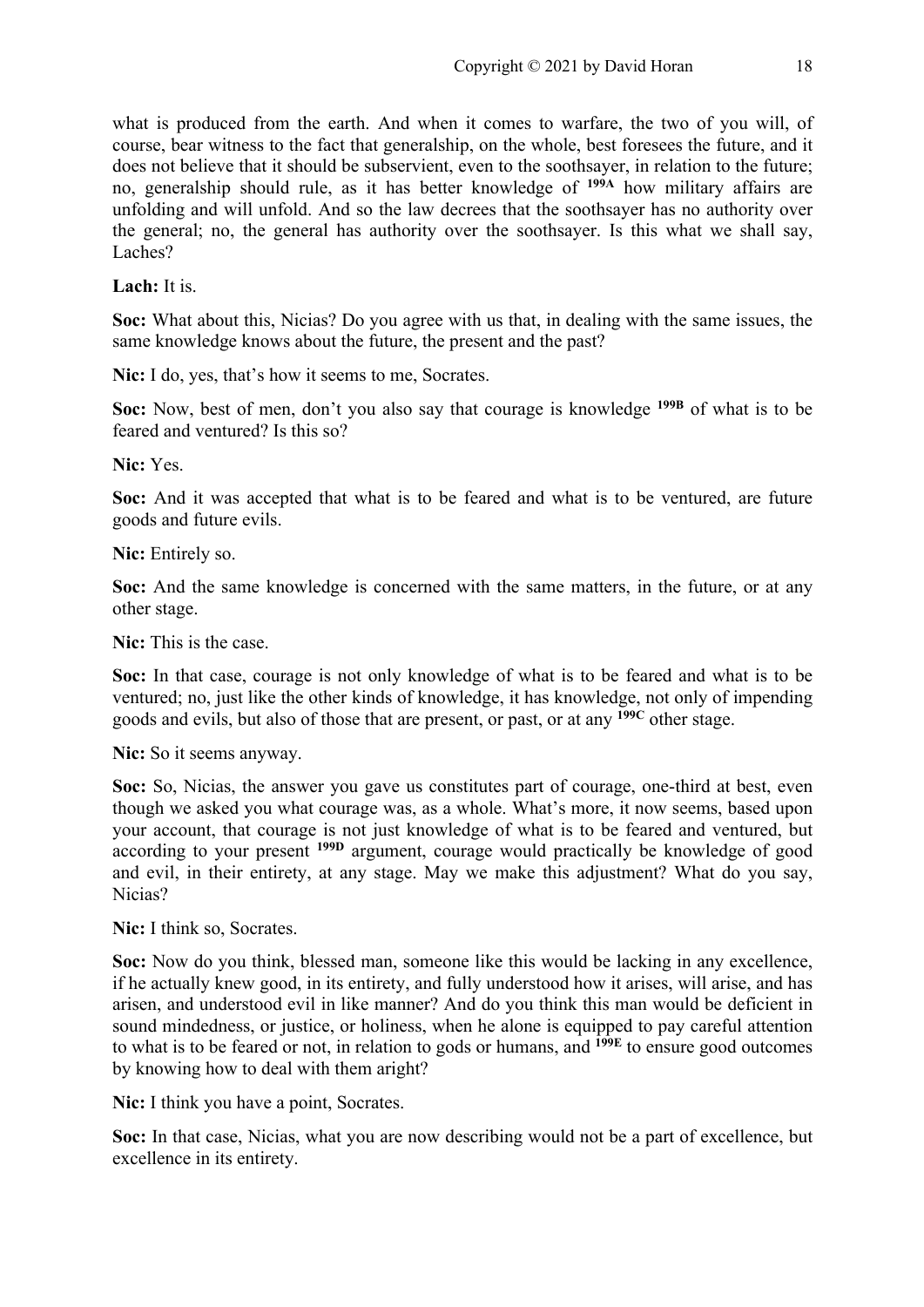**Nic:** So it seems.

**Soc:** Yet we said that courage is one of the parts of excellence.

**Nic:** Yes, we said that.

**Soc:** But what is being described now does not appear to be part.

**Nic:** It seems not.

**Soc:** In that case, Nicias, we have not discovered what courage is.

**Nic:** Apparently we have not.

**Lach:** But, Nicias, my friend, I assumed you were going to make the discovery, when **200A** you were so contemptuous of my responses to Socrates. Yes, I really had great hopes that you would discover it using this wisdom you acquired from Damon.

**Nic:** That's nice, Laches; you still don't think it's a problem that you yourself, earlier, proved to know nothing about courage. No, as long as I am shown up as someone else like that, that's what you focus on and, it seems to make no difference to you that you know as little as I do about issues on which a man of any reputation should be knowledgeable.

**200B** Now, you seem to me to be acting in a truly human fashion by focussing not upon yourself, but on other people. As for myself, I think the issues we have discussed have now been adequately dealt with, and if any of them have not been covered in a satisfactory manner, I shall correct them in due course with the help of Damon, whom you somehow think you can ridicule without ever having set eyes on Damon himself, and with the help of others too. And once I am certain about them, I shall also teach you; I shan't begrudge you that, for **200C** you seem to me to be very much in need of instruction.

**Lach:** Well, Nicias, you are wise, but, nevertheless I am advising Lysimachus, here, and Melesias, to bid yourself and myself farewell when it comes to the education of the young men, but as I said at the outset, they should hold on to this man, Socrates, and if my own sons had been at the right age I would have done the very same thing.

**Nic:** There I agree with you; if Socrates is prepared to look after the young men, don't search for anyone else. Indeed I **200D** would gladly entrust Niceratus to this man if he were willing, but the fact is, every time I raise the matter with him, he recommends someone else, and is unwilling to do it himself. But, Lysimachus, see if Socrates will be more responsive to you.

Lys: It's only right that he should, Nicias, since I would be willing to do a great deal for him that I would be reluctant to do for very many others. So what do you say, Socrates? Will you respond and share in our eagerness that the boys become as good as they possibly can?

**Soc: 200E** The fact is, Lysimachus, that it would be a terrible thing to be reluctant to share in the eagerness that anyone become as good as possible. Now if, in the course of our earlier discussions, I had turned out to be knowledgeable and these two gentlemen had not, it would have been right to invite me, in particular, to take on this role, but, as it is, we have all ended up in a similar state of perplexity; so why would anyone prefer one of us over the other? So in my opinion **201A** none of us should be chosen. But since that is how matters stand, think about the piece of advice I am about to give you; for I declare, gentlemen, and my statement is not to be made public, that all of us ought to search, together, for the best teacher we can find, for ourselves first and foremost, for we really need one, and then for the young men too, sparing neither money nor anything else. But I do not recommend that we remain in our present condition. And if anyone should laugh at us because we still see merit in frequenting